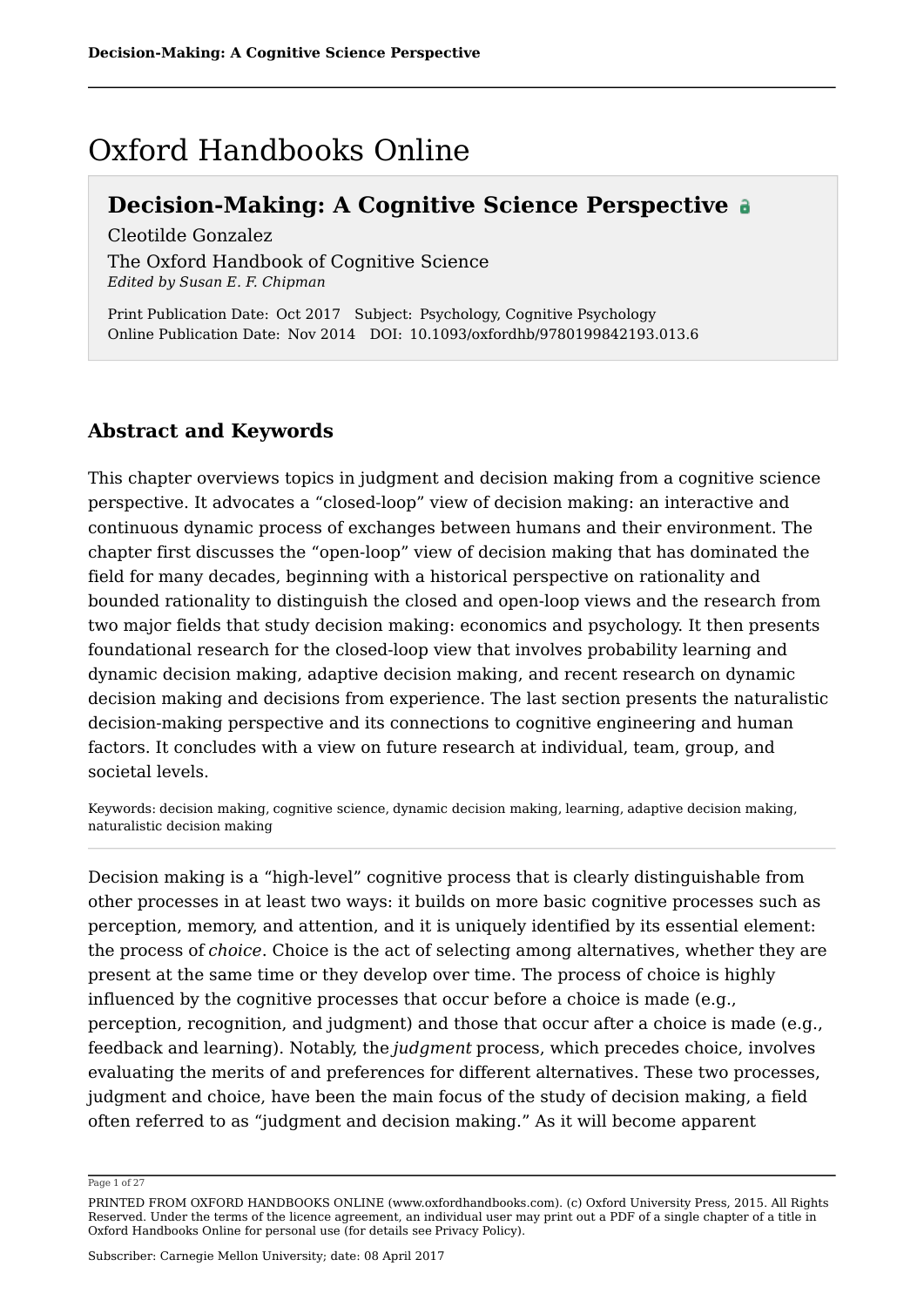throughout this chapter, judgment and choice present only a partial view of all the cognitive processes involved in decision making, and most of the other processes, such as perception, recognition, feedback, and learning, have been relatively neglected in the literature of decision sciences.

The cognitive science perspective on decision making that I advocate is an interactive view, one highly influenced by roots in control engineering and ecological psychology (Flach, Hancock, Caird, & Vincente, 1995; Pew & Baron, 1978; Wickens & Kramer, 1985). Under this view, a human (the decision maker) collaborates with an environment in order to accomplish a task through repeated decisions. A decision maker perceives information from the environment and transforms that information to find and create alternatives, build preferences, and evaluate options that lead to a choice. An action is executed and it naturally results in changes in the environment. Then, feedback (i.e., the knowledge of outcomes from actions taken) must be processed in order to reinforce (p. 250)or not past decisions (i.e., learn from past choices). I refer to this process as a *closed-loop view* of decision making (Gonzalez, 2012), and it is the principal flow of events behind most models of dynamic decision making and models of decisions from experience in dynamic situations, which will be explained below.



Although this interactive perspective would seem intuitive and natural for most cognitive psychologists, this has not been the dominant model of information processing in decision sciences. Instead, an *open-loop* linear model, such as that illustrated in Figure 13.1, has been the most common conceptualization of decision making in the past decades (Gonzalez, 2012; Hastie, 2001). This conceptualization involves (1) the explicit

presentation of choice options or alternatives, often represented as "branches" of a decision tree; (2) beliefs about objective events in the world, which represent uncertainty in the environment (often described as probabilities or likelihoods); and (3) desires or

Page 2 of 27

PRINTED FROM OXFORD HANDBOOKS ONLINE (www.oxfordhandbooks.com). (c) Oxford University Press, 2015. All Rights Reserved. Under the terms of the licence agreement, an individual user may print out a PDF of a single chapter of a title in Oxford Handbooks Online for personal use (for details see Privacy Policy).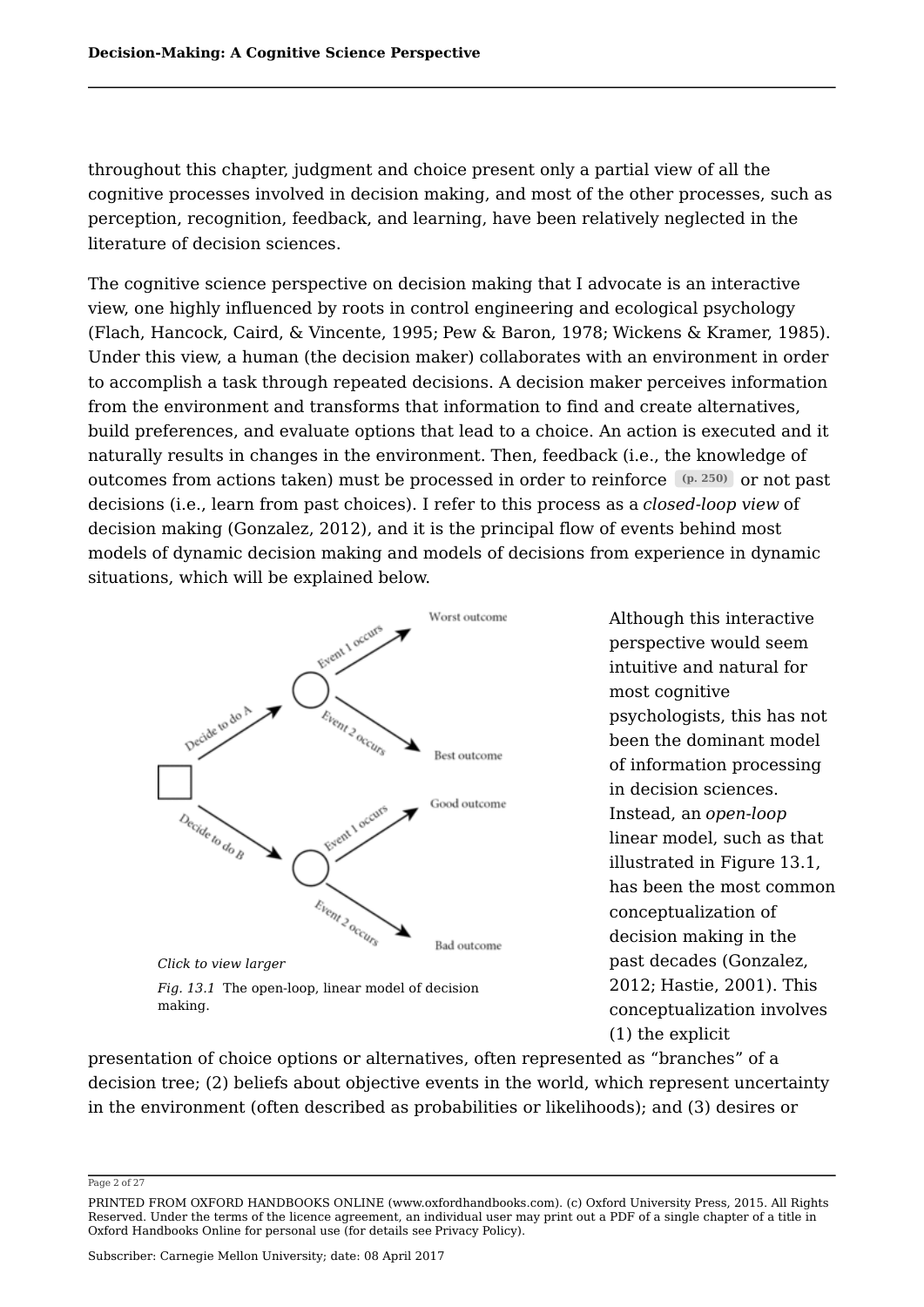utilities that represent the consequences associated with the outcomes of each action– event combination or subjective evaluative reactions associated with each outcome.

In what follows, I briefly discuss a historical view of decision-making research that should help readers understand the open-loop view, as well as encourage the closed-loop view that I take in the dynamic decision making perspective. The open-loop view has largely dominated decision-making research; thus, I discuss the most traditional approach heuristics and biases—before introducing dynamic decision making and cognitive models of decisions from experience in dynamic environments. In the final section, I discuss the naturalistic decision-making perspective and provide a personal view of the future of decision-making research.

# **Maximizing and Satisficing, Rational and Irrational, Economics and Psychology: The Open-Loop View of Decision Making**

Theories that explain human decision making have traditionally involved principles and developments taken from economics and psychology. These two disciplines have proposed what appear to be conflicting mechanisms and explanations for decision making. On the one hand, economists have often assumed humans to be utility maximizers (i.e., "rational"), whereas psychologists have aimed at demonstrating the many different decision situations in which humans do not maximize utility (i.e., "irrational"). Given that most cognitive treatments of decision making depart from the concept of rationality, I discuss some of these ideas next. However, there have been many extensive discussions on this theme. Most are excellent accounts of the history of decision sciences that depart from theories of expected utility (which is considered to include theories of rational behavior) to more recent trends of cognitive decision-making research (e.g., Einhorn & Hogarth, 1981; Goldstein & Hogarth, 1997; Griffin, Gonzalez, Koehler, & Gilovich, 2012). Thus, I only discuss those relevant historical (p. 251) aspects that have contributed to the formation and prevalence of the open-loop view of decision making in order to contrast it to the cognitive science perspective that I emphasize—the closed-loop view.

Rationality is a central concept in the discipline of economics and to the principle of maximization of subjective expected utility (SEU). According to this principle, a decision maker evaluates the attractiveness of an option by combining the probability of each possible outcome and the subjective utility or personal value of each outcome. Since its initial proposal, the SEU theory's value as a principle of human decision making has been heavily criticized. A notable example is the critique offered early on by Herbert Simon

Page 3 of 27

PRINTED FROM OXFORD HANDBOOKS ONLINE (www.oxfordhandbooks.com). (c) Oxford University Press, 2015. All Rights Reserved. Under the terms of the licence agreement, an individual user may print out a PDF of a single chapter of a title in Oxford Handbooks Online for personal use (for details see Privacy Policy).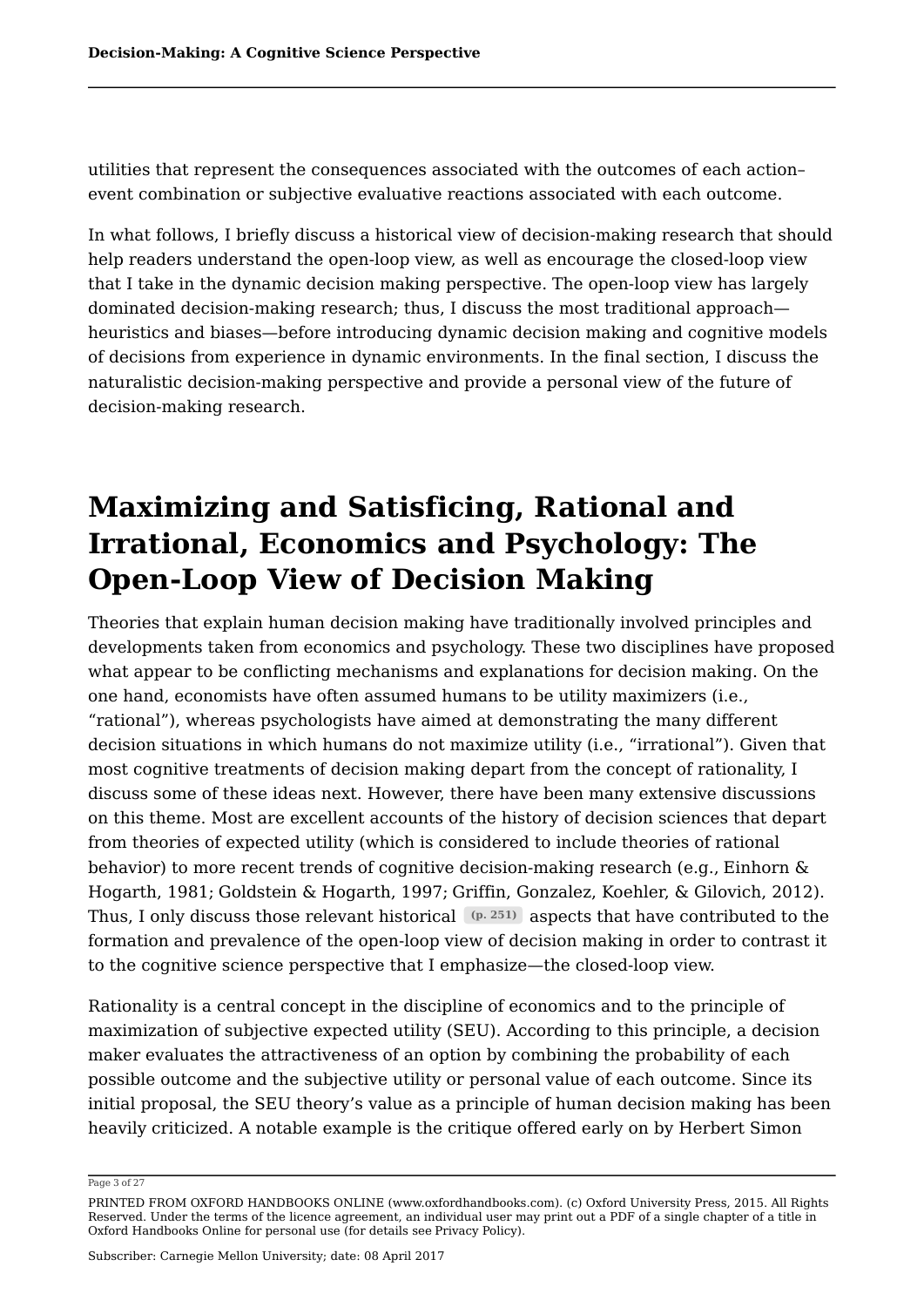(1955, 1957), in which he described the discrepancies between the SEU model and the reality of human behavior and proposed an "approximate" rationality or *satisficing* mechanism for decision making (i.e., "bounded rationality"). Under the bounded rationality mechanism, people can adapt to their environment by identifying actions that are only satisfactory to their goals and that could be applied without applying cognitively demanding and sophisticated rules that humans are unable to use.

Another major research breakthrough was gained from human behavioral experiments that questioned the fundamental assumptions of the SEU model. The work of Kahneman, Tversky, and their colleagues helped to shift attention from examples that merely dispute SEU theory to providing explanations of *how* people make decisions, as described by *prospect theory* (Kahneman & Tversky, 1979). This theory has been a prominent model used to explain and generalize deviations from expected utility theory.

When demonstrating the explanatory power of prospect theory, researchers have traditionally used monetary gambles (i.e., "prospects") that explicitly state outcomes and associated probabilities. People are presented with a description of the alternatives, and they are asked to make a choice based on the conditions described. They are asked to make *decisions from description*. For example:

Which of the following would you prefer?

**A:** a .8 chance to get \$4 and .2 chance to get \$0

**B:** get \$3 for sure

Using descriptive prospects, researchers have investigated a large number of situations in which people behave against utility maximization and in agreement with prospect theory, producing an impressive list of "heuristics and biases" (Kahneman, Slovic, & Tversky, 1982; Tversky & Kahneman, 1974). Through the years, these consistent deviations from rational behavior have been identified, replicated, and extended using laboratory experiments, to the extent that this type of research has dominated the field for the past six decades.

### **Heuristics and Biases**

The strength of the heuristics and biases approach is that each of the demonstrations of "irrationality" has a clear baseline for comparison (a normative model or a description of optimal human behavior, being either utility maximization or optimality in other forms, such as expert behavior). Heuristics are the "shortcuts" that humans use to reduce task

Page 4 of 27

PRINTED FROM OXFORD HANDBOOKS ONLINE (www.oxfordhandbooks.com). (c) Oxford University Press, 2015. All Rights Reserved. Under the terms of the licence agreement, an individual user may print out a PDF of a single chapter of a title in Oxford Handbooks Online for personal use (for details see Privacy Policy).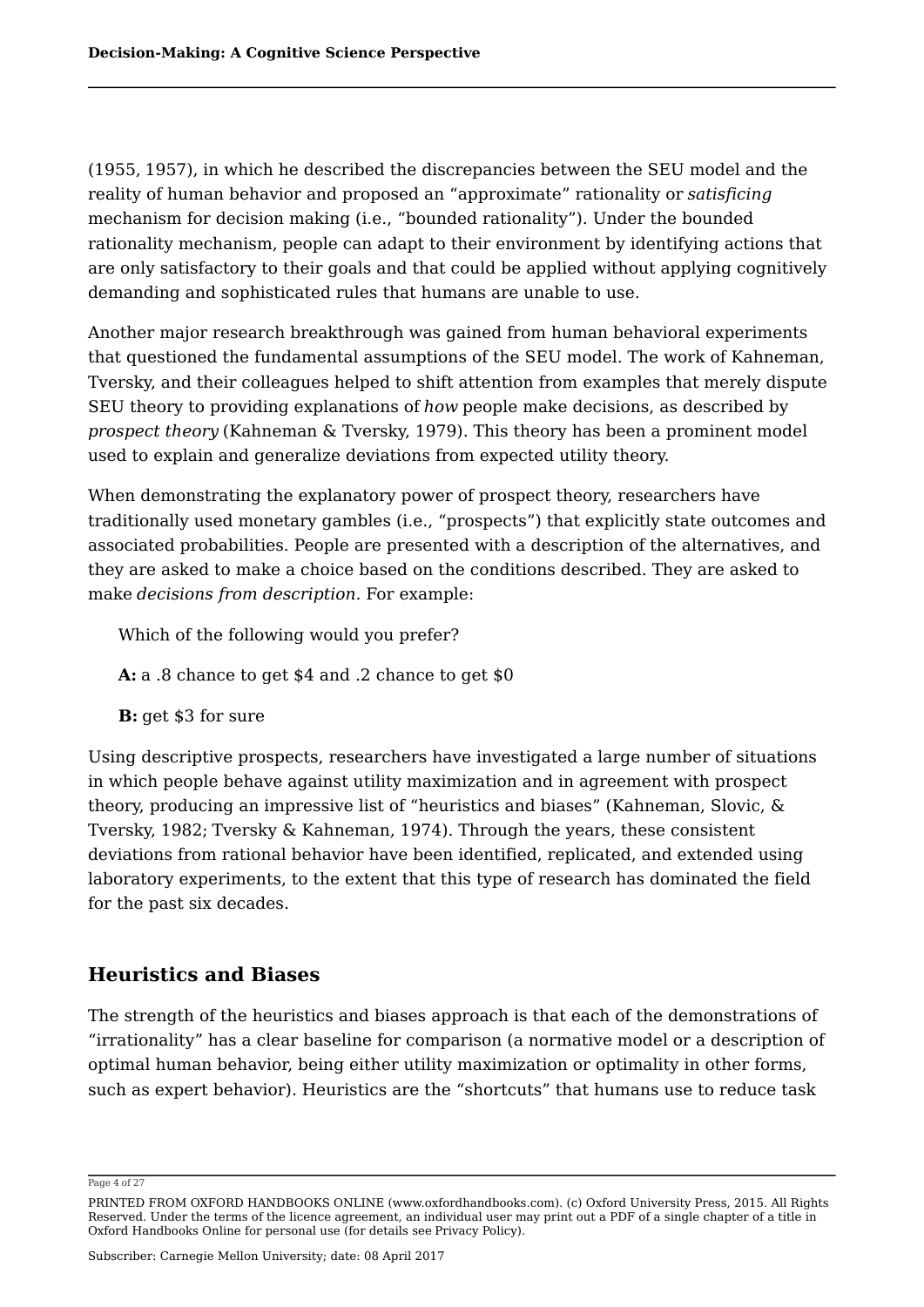complexity in judgment and choice, and biases are the resulting gaps between normative behavior and the heuristically determined behavior (Kahneman et al., 1982).

The list of heuristics and biases keeps growing. A summary of the cognitive biases that arise from reliance on judgment heuristics is presented in Table 13.1. This is a partial list of well-known heuristics and biases described in Kahneman et al.'s (1982) book, that highlight three heuristics that are employed in making judgments under uncertainty: representativeness, availability, and anchoring and adjustment. These three heuristics result in at least 13 biases or errors in situations of uncertainty.

Using a similar and related set of demonstrations, Gigerenzer and Todd (1999) presented human use of heuristics as inference mechanisms that can be simple and successful to the degree that they are ecologically rational (adapted to the environment in which decisions are made). Thus, rather than conceptualizing heuristics as the source of "errors" or biases, Gigerenzer and Todd explored the world of human and environment adaptation and argued for the "rationality" of these heuristics. This research program has been quite successful, particularly in highlighting the value of adaptation to the environment. Their concept of "ecological rationality" aims at understanding environmental structures and how heuristics may succeed or fail in particular situations. For an updated view of this perspective, see Gigerenzer, Hertwig, and Pachur (2011).

### **Information Processing and Process-Tracing Methods**

Despite many years of effort investigating heuristics and biases in decision making, we still have only limited answers to the question of *how* people  $\left($  (p. 252)  $\right)$  actually go about making decisions. Rather, most research under these programs has been aimed at demonstrating how people *don't* make decisions. The large collection of cognitive biases cannot all be explained by one comprehensive theory, and, most importantly, we do not know how the biases develop and how they emerge in the first place. As a result, little is known of how to prevent them. Most empirical studies to date focus on observable processes, such as choice selection, and ignore cognitive processes that lead to choice, such as recognizing alternatives, deciding when to search for information, evaluating and integrating possible outcomes, and learning from good and bad decisions.

Page 5 of 27

PRINTED FROM OXFORD HANDBOOKS ONLINE (www.oxfordhandbooks.com). (c) Oxford University Press, 2015. All Rights Reserved. Under the terms of the licence agreement, an individual user may print out a PDF of a single chapter of a title in Oxford Handbooks Online for personal use (for details see Privacy Policy).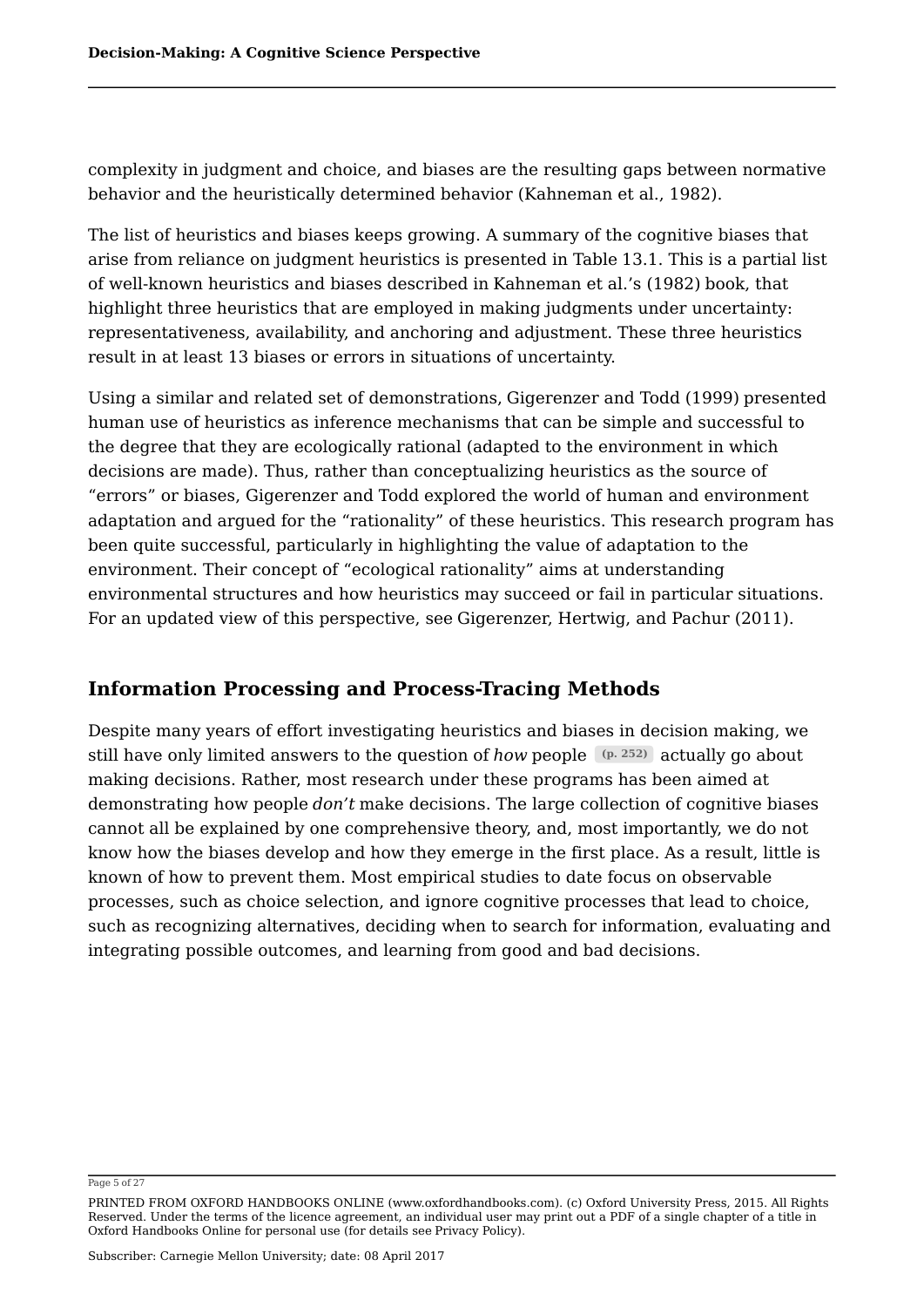| Table 13.1 A Summary of Cognitive Heuristics and Biases                                                                          |                                                                                                                                                                                                                                            |
|----------------------------------------------------------------------------------------------------------------------------------|--------------------------------------------------------------------------------------------------------------------------------------------------------------------------------------------------------------------------------------------|
| Heuristic                                                                                                                        | <b>Biases</b>                                                                                                                                                                                                                              |
| Representativeness: probabilities are assessed<br>by the degree of representativeness (similarity)                               | 1. Insensitivity to prior<br>probability of outcomes<br>2. Insensitivity to sample<br>size<br>3. Misconceptions of<br>chance<br>4. Insensitivity to<br>predictability<br>5. The illusion of validity<br>6. Misconceptions of<br>regression |
| Availability: probabilities are assessed by the<br>ease with which instances or occurrences are<br>brought to mind               | 1. Biases due to the<br>retrievability of instances<br>2. Biases due to the<br>effectiveness of a search<br>set<br>3. Biases of imaginability<br>4. Illusory correlation                                                                   |
| Adjustment and Anchoring: estimates are made<br>by starting from an initial value that is adjusted to<br>yield the final answer. | 1. Insufficient adjustment<br>2. Biases in the evaluation<br>of conjunctive and<br>disjunctive events<br>3. Anchoring in the<br>assessment of subjective<br>probability distributions                                                      |

In decision sciences, attention to the processes that precede choice has been rare but productive. Most of the work in this area has been devoted to the methods involved in the study of the decision process, relying on process-tracing measures and think-aloud protocols (Crozier & Ranyard, 1997). A notable example is mouse-lab studies that emerged from adaptive decision maker studies (Payne, Bentmann, & Johnson, 1993). With a process-tracing tool, "mouse-lab," researchers monitored the information acquisition

Page 6 of 27

PRINTED FROM OXFORD HANDBOOKS ONLINE (www.oxfordhandbooks.com). (c) Oxford University Press, 2015. All Rights Reserved. Under the terms of the licence agreement, an individual user may print out a PDF of a single chapter of a title in Oxford Handbooks Online for personal use (for details see Privacy Policy).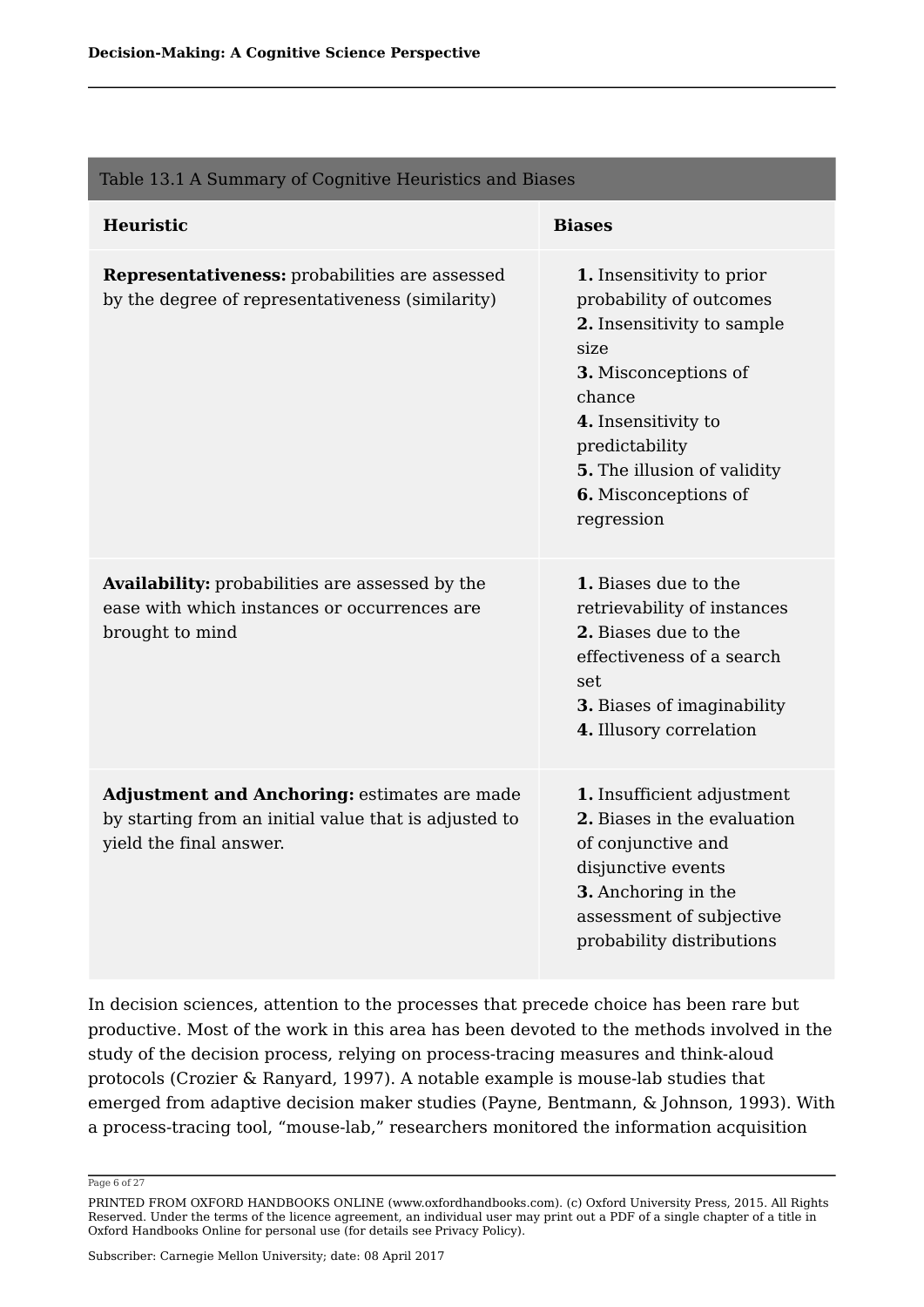process by hiding information behind boxes and requesting that a decision maker explicitly select a box to reveal the information behind it. This method has been successful in providing some insights into the process behind decision making that would otherwise stay eclipsed by a focus on the outcomes of explicitly selected choices. Regardless of the success of these methods, there is still much more to investigate about cognitive processes that precede and follow choice when people make decisions.

The interactive and closed-loop view of decision making is now an influential model in cognitive psychology that addresses what takes place between the presentation of a stimulus and the feedback received from the execution of a choice. This has been illuminated by research on human learning and dynamic decision-making research that started in the 1950s. More recently, research on decisions from experience has been explicitly and successfully contrasted with findings from traditional decisions from description. This perspective is discussed next, under the umbrella of dynamic decision making.

# **Dynamic Decision Making: A Closed-Loop View of Decision Making**

The open-loop view of decision making just described makes a set of assumptions regarding information availability and a decision maker's ability to process such information. It assumes that the alternatives, presented at the same time, are explicitly described and include the probabilities assigned to each possible outcome. Simon (1955) observed that these conditions would rarely be representative of actual choice situations and that human abilities may not meet the processing demands. The heuristics and biases approach is incomplete and does not provide a full account of the decision-making processes. Simon (1955) highlighted the importance of learning also in the choice process, and decision theory in the 1950s only addressed gambles and simple choice involving skill. For example, <u>[@. 253)</u> probability learning was extensively studied in the 1950s and 1960s (Estes, 1964, 1976; Lee, 1971; Shanks, Tunney, & McCarthy, 2002) in paradigms involving the prediction of the occurrence of two mutually exclusive events in which the decision maker receives feedback about which event took place. These learning experiments were the origin of dynamic decision research (Edwards, 1962).

Page 7 of 27

PRINTED FROM OXFORD HANDBOOKS ONLINE (www.oxfordhandbooks.com). (c) Oxford University Press, 2015. All Rights Reserved. Under the terms of the licence agreement, an individual user may print out a PDF of a single chapter of a title in Oxford Handbooks Online for personal use (for details see Privacy Policy).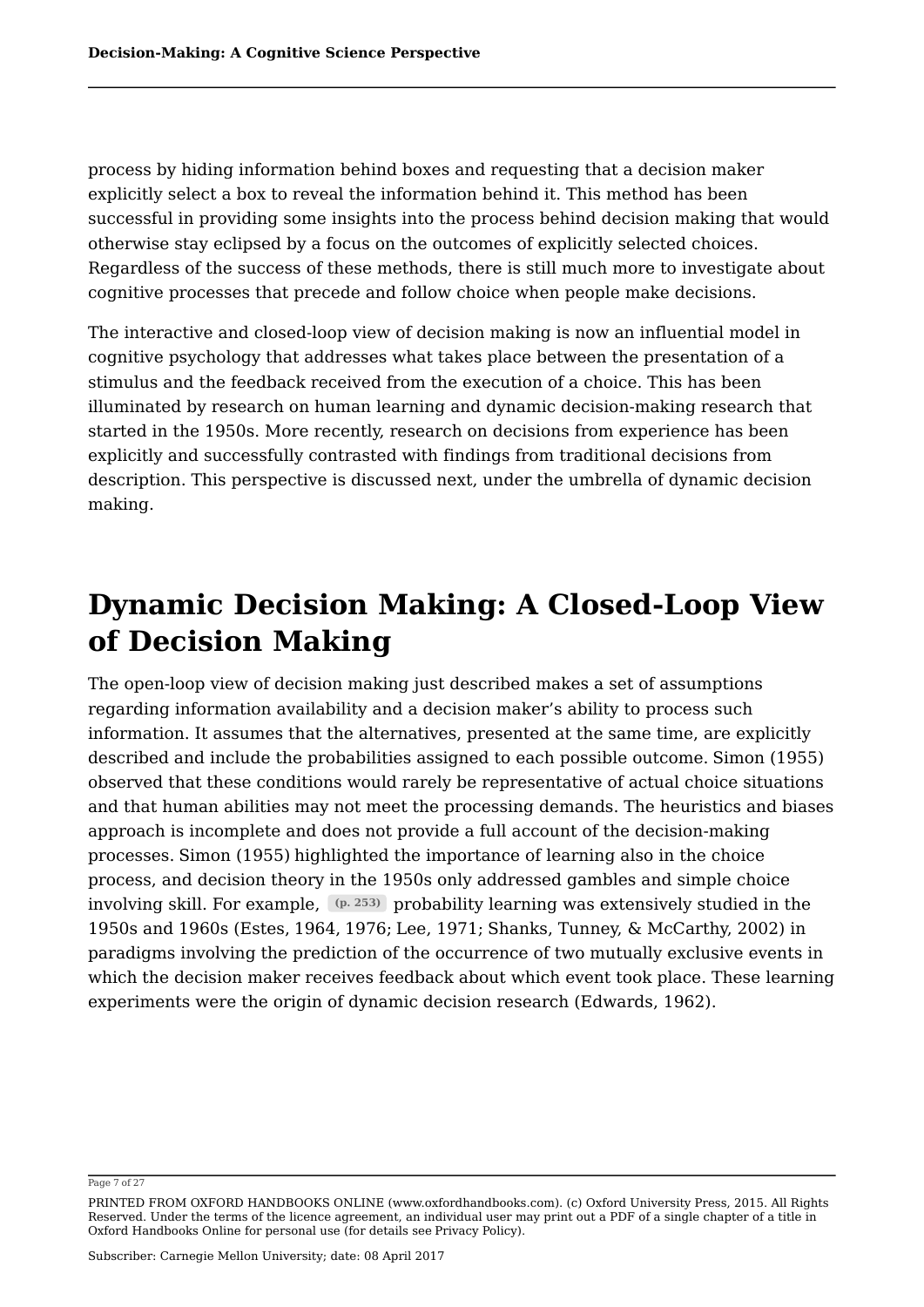

Dynamic decision making (DDM) may be conceptualized as a control process: a closed-loop learning process in which decisions are influenced by goals and external events and are the result of previous decisions and previous outcomes. Under

this view, decision making is a learning process in which decisions are made based on experience and are feedback-dependent (see Figure 13.2). Alternatives are not presented at the same time, but rather they unfold over time. Decision making is a learning loop: decisions depend on previous choices and also on external events and conditions.

A recent development in decision sciences has expanded on the initial view of choice as a learning process. It has great potential to expand our understanding and provide insights into the dynamic decision making process. The development involves a shift of attention to how decisions are made based on experience (i.e., *decisions from experience*), rather than based on explicit descriptions of options. Researchers use experimental paradigms that involve repeated decisions rather than one-shot decisions, the estimation of possible outcomes and probabilities based on the observed outcomes rather than from a written description, and learning from feedback. All these are natural processes for making decisions in many real-world situations where alternatives, outcomes, and probabilities are unknown. The experimental paradigm often involves two alternatives, represented as two unlabeled buttons, each representing a probability distribution of outcomes unknown to participants. Clicking a button yields an outcome as a result of a random draw from the alternative's distribution. Although there are multiple paradigms for the study of decisions from experience (Gonzalez & Dutt, 2011; Hertwig & Erev, 2009), a common paradigm is the "sampling" paradigm (see Figure 13.3), in which people are able to explore the outcomes of the options without real consequences before they decide to make a final choice.

A key observation that contributed to the initial success of decisions from experience's theoretical development was the "description-experience gap" (Hertwig, Barron, Weber, & Erev, 2004): that the choice an individual makes depends on how information about the problem is acquired (from description or experience), particularly in problems involving outcomes with low probabilities (less than .2; i.e., "rare events"). A robust finding across a range of paradigms for decisions from experience is that people behave as if rare events have *less* impact than they deserve according to their objective probabilities. More importantly, this finding contradicts the prediction from prospect theory that people

#### Page 8 of 27

PRINTED FROM OXFORD HANDBOOKS ONLINE (www.oxfordhandbooks.com). (c) Oxford University Press, 2015. All Rights Reserved. Under the terms of the licence agreement, an individual user may print out a PDF of a single chapter of a title in Oxford Handbooks Online for personal use (for details see Privacy Policy).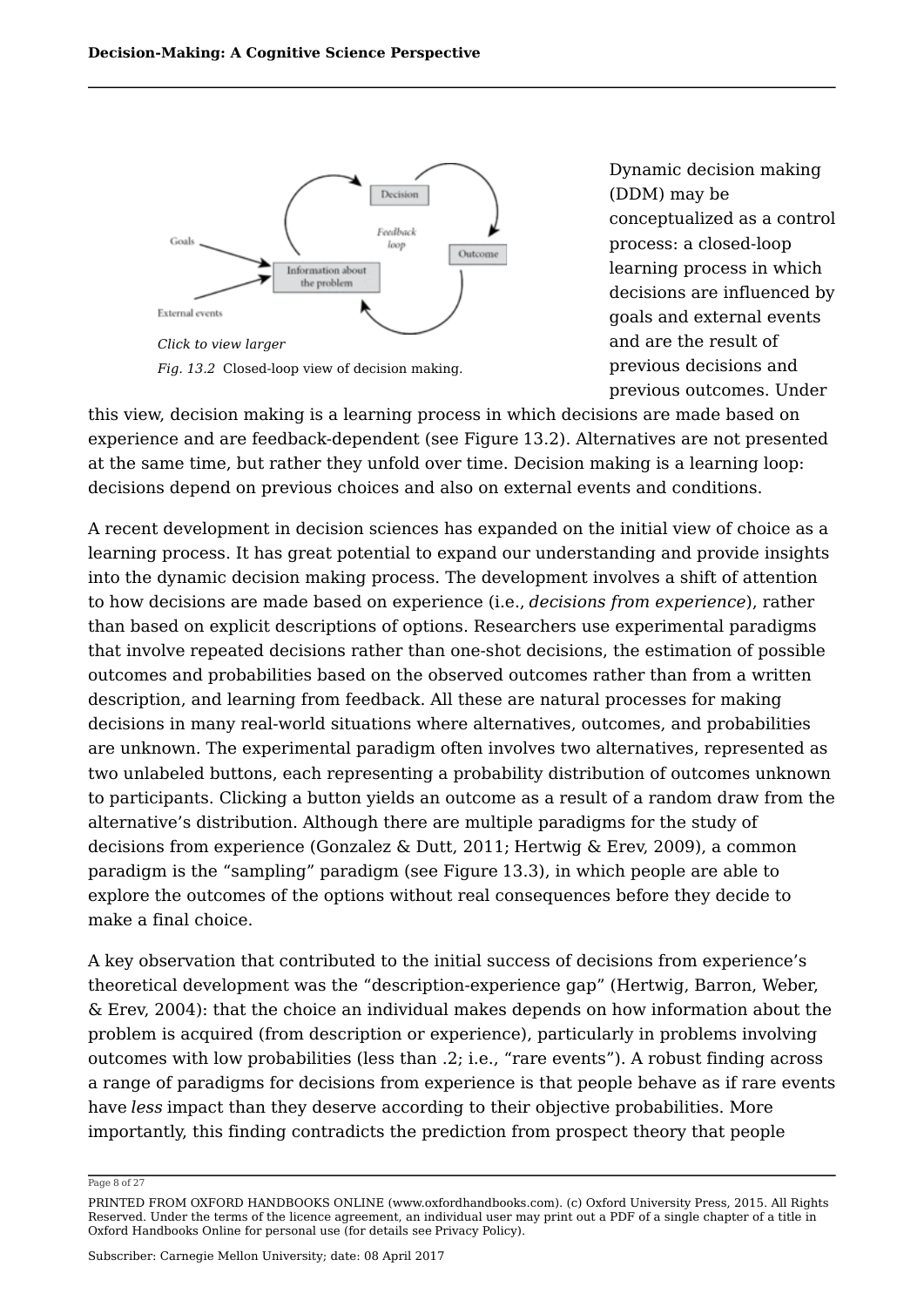behave as if rare events have *more* impact than they deserve. However, this theory only applies to "simple prospects with monetary values and stated probabilities" (Kahneman & Tversky, 1979, p. 274). Thus, although prospect theory seems to provide good explanations for decisions from description, findings from experiments about decisions from experience may contradict those predictions in many cases (Hertwig, 2012).

Prospect theory (Kahneman & Tversky, 1979) has been a prominent model to explain human choice behavior in descriptive choices, but a comprehensive model that can explain decisions from experience has (p. 254)not yet been found. In fact, a challenge in understanding the cognitive processes involved in making decisions from experience is the proliferation of highly task-specific models that often predict behavior in a particular task but fail to also explain behavior in other closely related tasks (see discussions in Gonzalez & Dutt, 2011; Lejarraga, Dutt, & Gonzalez, 2012). Gonzalez and colleagues have attempted to address this challenge by providing multiple demonstrations of how cognitive computational models based on one theory, *instance-based learning theory* (IBLT; Gonzalez, Lerch, & Lebiere, 2003), can account for human behavior in a large diversity of tasks in which decisions are made from experience. Recently, they have demonstrated that the same computational model based on IBLT, without modifications, is able to account for multiple variations of the dual-choice paradigms commonly used to study decisions from experience (e.g., Gonzalez & Dutt, 2011; Lejarraga et al., 2012). In what follows, I present a general view of theories of learning in dynamic tasks. Then I expand on the IBLT as a general theory of decision making in dynamic tasks and on the cognitive models based on IBLT proposed to study decisions from experience in simple repeated-choice paradigms like those described earlier (e.g., Figure 13.3).



*Click to view larger*

*Fig. 13.3* The sampling paradigm of decisions from experience.

Page 9 of 27

PRINTED FROM OXFORD HANDBOOKS ONLINE (www.oxfordhandbooks.com). (c) Oxford University Press, 2015. All Rights Reserved. Under the terms of the licence agreement, an individual user may print out a PDF of a single chapter of a title in Oxford Handbooks Online for personal use (for details see Privacy Policy).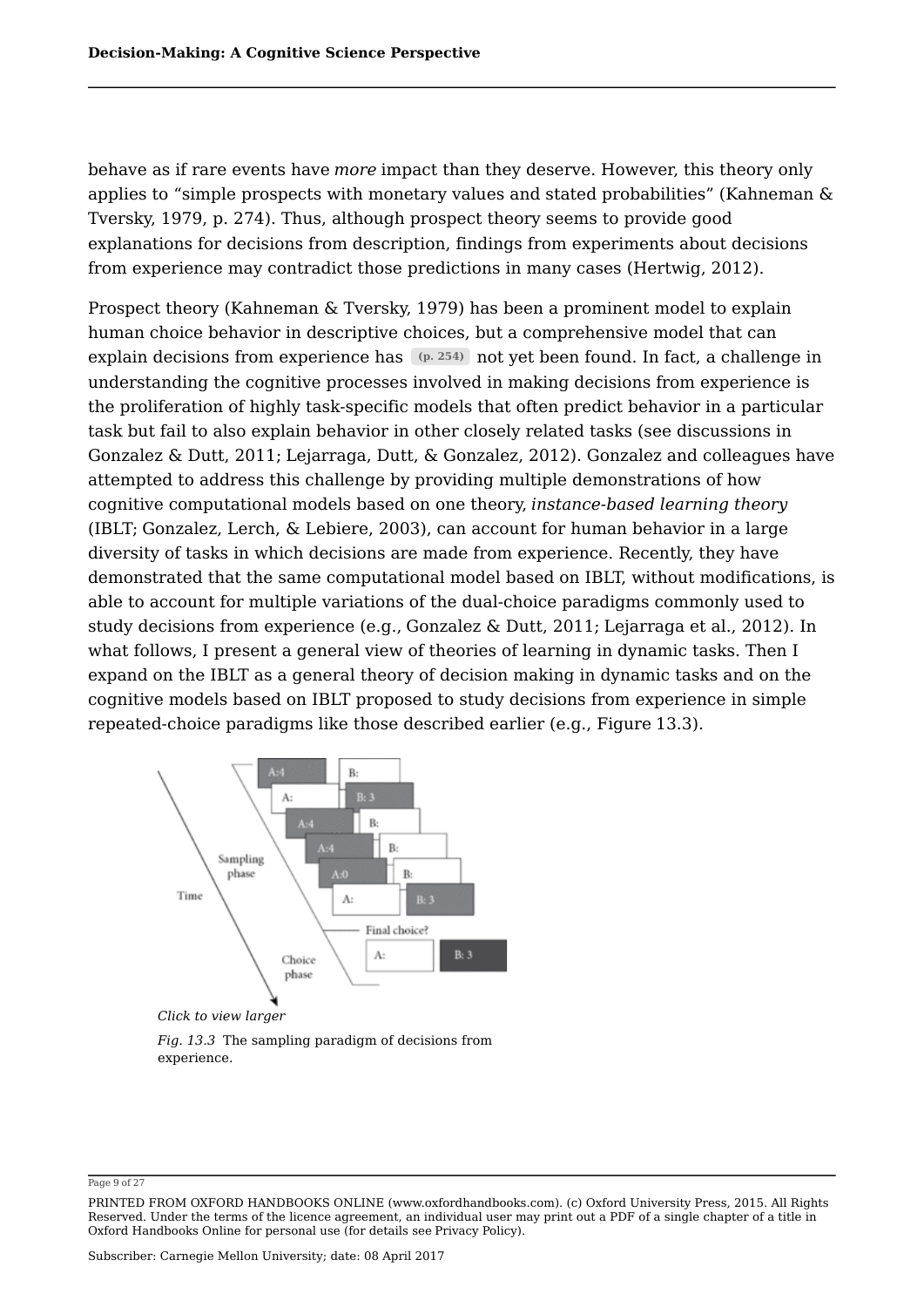### **Learning in DDM**

Research on learning in and about dynamic systems indicates that humans remain suboptimal decision makers even after extended practice and after being given unlimited time and performance incentives (Diehl & Sterman, 1995; Sterman, 1994). That is, humans do not always improve their decision making from experience (Brehmer, 1980). One main impediment to learning in dynamic tasks is difficulty in processing feedback, particularly delayed feedback (Brehmer, 1992; Sterman, 1989*a*, 1989*b*). However, many other difficulties have also been documented, including our inabilities to deal with time constraints, high workload, and the limitations in our inherent cognitive abilities (Gonzalez, 2004, 2005*a*; Gonzalez, Thomas, & Vanyukov, 2005).

Various accounts have been proposed regarding how a human learns in dynamic systems (for summaries of these, see Busemeyer, 2002; Gonzalez, 2005*b*). One theory is that specific instances are used to control dynamic systems (Dienes & Fahey, 1995). This learning model was based on two cognitive mechanisms that compete every time someone encounters a decision-making situation: an algorithm and a set of context–action exemplars. The algorithm is a general heuristic or rule used in a novel situation, whereas the context–action exemplars are discrete representations of knowledge called "instances," a name derived from Logan's instance theory of automatization (1988). In this model, an implicit assumption is that a decision maker stores actions and their outcomes together in memory and retrieves them on the basis of their similarity to subsequently encountered situations.

Another theory of learning is proposed by the connectionist approach, in which decision making is built from interconnected units (Gibson, Fichman, & Plaut, 1997). This model is based on the control theory approach proposed by Brehmer (p. 255)  $(1990)$  and was implemented computationally via neural networks. It assumes that decision makers use outcome feedback to form two submodels: the *judgment submodel* that represents how the decision maker's actions affect outcomes and the *choice submodel* that represents which actions are taken to achieve desired outcomes. The judgment submodel learns by minimizing the differences between the outcomes it predicts and the outcomes received from feedback, whereas the *choice submodel*learns by minimizing the differences between the alternatives predicted by the judgment model and the alternatives actually selected. This model provides a good account of individuals' learning in dynamic situations and knowledge transfer to novel situations (Gibson, 2000).

IBLT, a third theory (Gonzalez et al., 2003; Gonzalez & Lebiere, 2005), was developed to reproduce decision-making behavior in dynamic tasks. It characterizes learning by storing in memory a sequence of action–outcome links produced by experienced events

Page 10 of 27

PRINTED FROM OXFORD HANDBOOKS ONLINE (www.oxfordhandbooks.com). (c) Oxford University Press, 2015. All Rights Reserved. Under the terms of the licence agreement, an individual user may print out a PDF of a single chapter of a title in Oxford Handbooks Online for personal use (for details see Privacy Policy).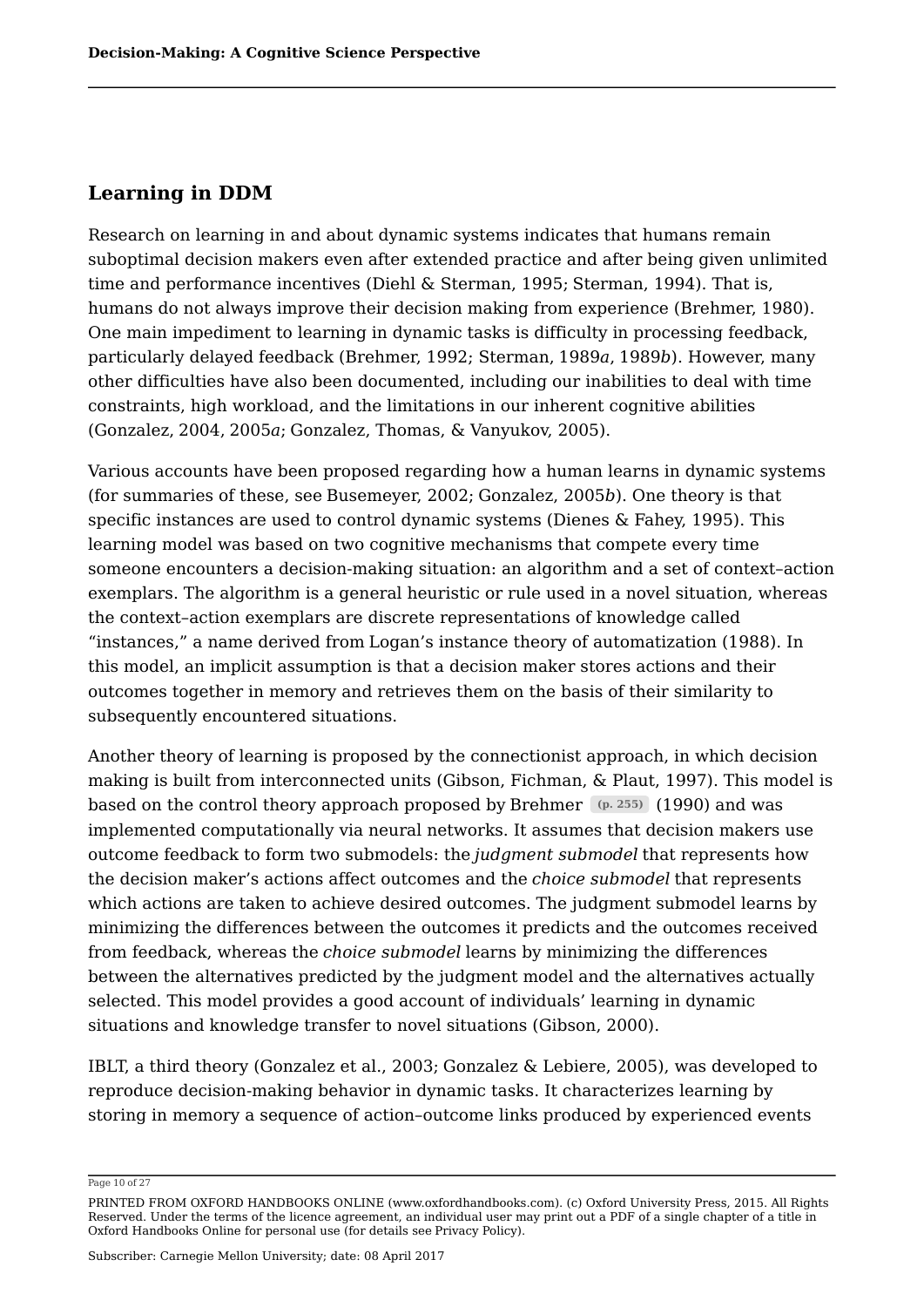through a feedback loop process of human and environment interactions. Because of this theory's current relevance, not only for DDM but also for explaining decisions from experience (Gonzalez & Dutt, 2011), we expand on this theory and the cognitive model implementations of its mechanisms in the next section.

Generically speaking, the three learning models just summarized incorporate at least two common characteristics: all three models take into account the need for two forms of learning: *explicit* (i.e., decision making based on rules of action) and *implicit* (i.e., decision making based on context-based knowledge and recognition). There is some evidence that individuals who have completed a dynamic task are not always aware of its structure (i.e., their knowledge is implicit), which suggests that the knowledge acquired was not in the form of rules about how the system works (Dienes & Fahey, 1995). Often, individuals performing DDM tasks are unable to describe the key elements of the task or verbalize the ways in which they made decisions (Berry & Broadbent, 1987, 1988). Second, these models rely on a similarity process that determines the applicability of accumulated experiences to familiar situations. Research in analogical reasoning has demonstrated the increased relevance of analogy to learning and decision-making processes (Kurtz, Miao, & Gentner, 2001; Medin, Goldstone, & Markman, 1995). Decisions from experience are, very likely, the only method by which decisions are made in dynamic conditions. In fact, a recent study demonstrates that as a problem's complexity increases, people prefer to make decisions from experience rather than interpreting the given probabilities and outcomes of a one-shot decision (Lejarraga, 2010).

In summary, there are well-documented difficulties when humans make decisions in dynamic systems. Humans remain suboptimal or learn very slowly, often due to feedback delays, time constraints, and the cognitive workload required by these environments. To be able to understand and improve training protocols and guidelines, one needs to first understand how humans make decisions in these tasks. Fortunately, the similarities across the most prominent theories of learning in DDM converge on several issues. All models agree that humans learn facts—cause-and-effect knowledge related to the context —and none of the models presents the main form of learning as being structural knowledge or rules. Also, all of the models agree on the relevance of some form of recognition of familiar patterns from past experience; that is, that decisions are made from experience by retrieving a solution from similar past situations we've experienced.

# **IBLT**

IBLT was developed to explain human decision-making behavior in dynamic tasks (Gonzalez et al., 2003). Dynamic decision making has been characterized by the process

#### Page 11 of 27

PRINTED FROM OXFORD HANDBOOKS ONLINE (www.oxfordhandbooks.com). (c) Oxford University Press, 2015. All Rights Reserved. Under the terms of the licence agreement, an individual user may print out a PDF of a single chapter of a title in Oxford Handbooks Online for personal use (for details see Privacy Policy).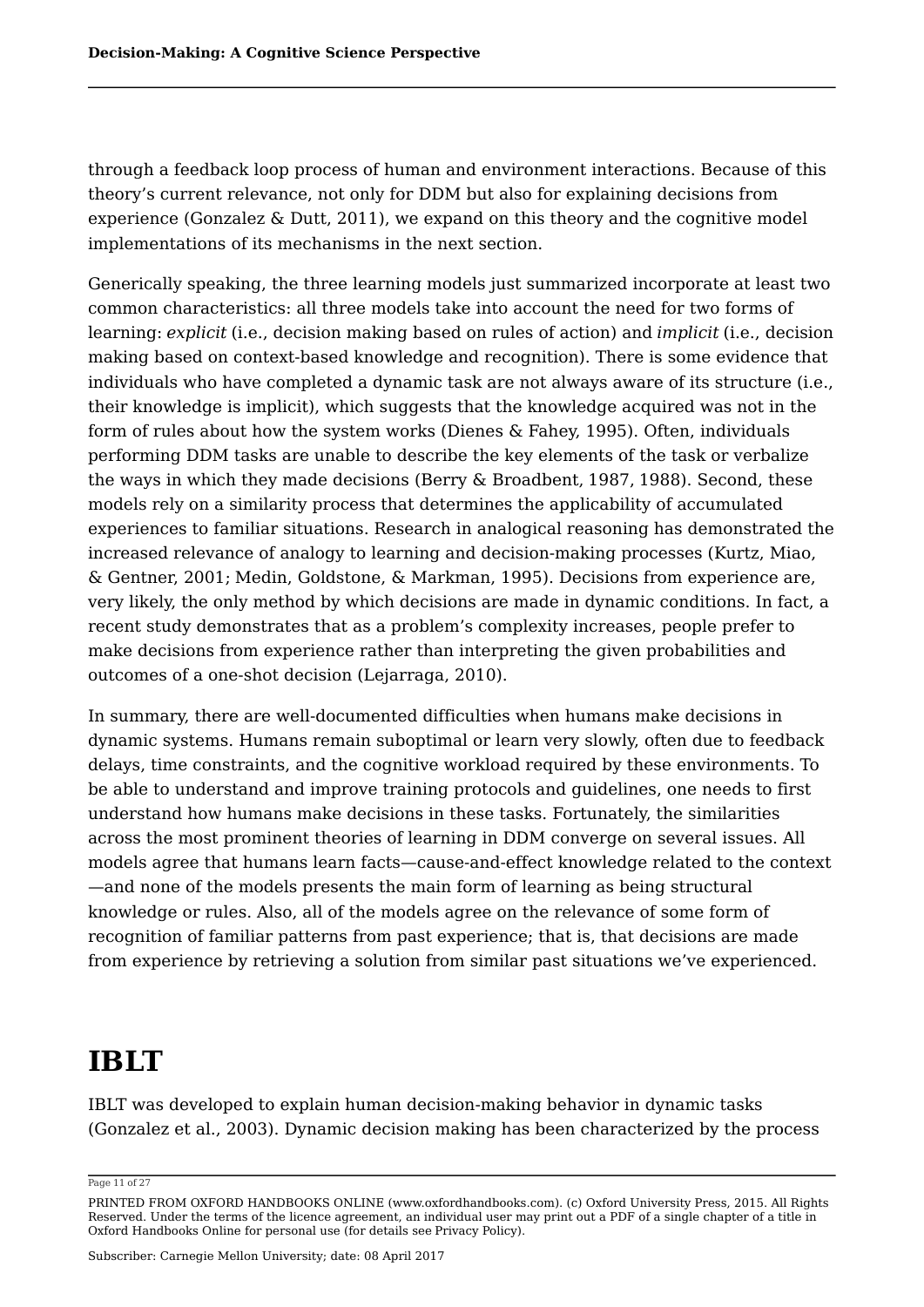of making multiple, repeated, or sequential choices in conditions that evolve over time either as a result of previous decisions, with inaction, or spontaneously from the change occurring in the environment as time passes (Edwards, 1962).

Based on evidence from studies in naturalistic environments (Dreyfus & Dreyfus, 1986; Klein, Orasanu, Calderwood, & Zsambok, 1993; Pew & Mavor, 1998; Zsambok & Klein, 1997), laboratory studies with dynamic computer simulations (Microworlds) (Brehmer, 1990, 1992; Gonzalez, 2004, 2005*b*; Kerstholt & Raaijmakers, 1997), theoretical studies of decisions under uncertainty (Gilboa & Schmeidler, 1995, 2000), and other theories of learning in dynamic decision making (Dienes & Fahey, 1995; Gibson et al., 1997), IBLT proposed that decisions in dynamic tasks were made possible by referencing experiences from past similar situations and applying those decisions that worked in the past. IBLT's most important development was the description of the learning process and mechanisms by which experiences may be built, (p. 256) retrieved, evaluated, and reinforced during interactions with a dynamic environment.



*Fig. 13.4* The IBLT process.

IBLT characterizes learning in dynamic tasks by storing "instances" in memory as a result of having experienced decision-making events. These instances are representations of three elements: a situation (S), which is defined by a set of attributes or cues; a decision (D), which

corresponds to the action taken in situation S; and a utility or value (U), which is expected or received for making a decision D in situation S. IBLT proposes a generic decision-making process through which SDU instances are built, retrieved, evaluated, and reinforced (see a detailed description of this process in Gonzalez et al., 2003), with the steps consisting of recognition (similarity-based retrieval of past instances), judgment (evaluation of the expected utility of a decision in a situation through experience or heuristics), choice (decision on when to stop information search and select the optimal current alternative), execution (implementation of the decision selected), and feedback (update the utility of decision instances according to feedback) (see Figure 13.4).

When faced with a particular decision situation, people are likely to retrieve similar SDUs (SDUs with similar situations) from memory (Recognition step). In a typical situation (situation similar to past SDUs), the expected utility of an action is calculated by

Page 12 of 27

PRINTED FROM OXFORD HANDBOOKS ONLINE (www.oxfordhandbooks.com). (c) Oxford University Press, 2015. All Rights Reserved. Under the terms of the licence agreement, an individual user may print out a PDF of a single chapter of a title in Oxford Handbooks Online for personal use (for details see Privacy Policy).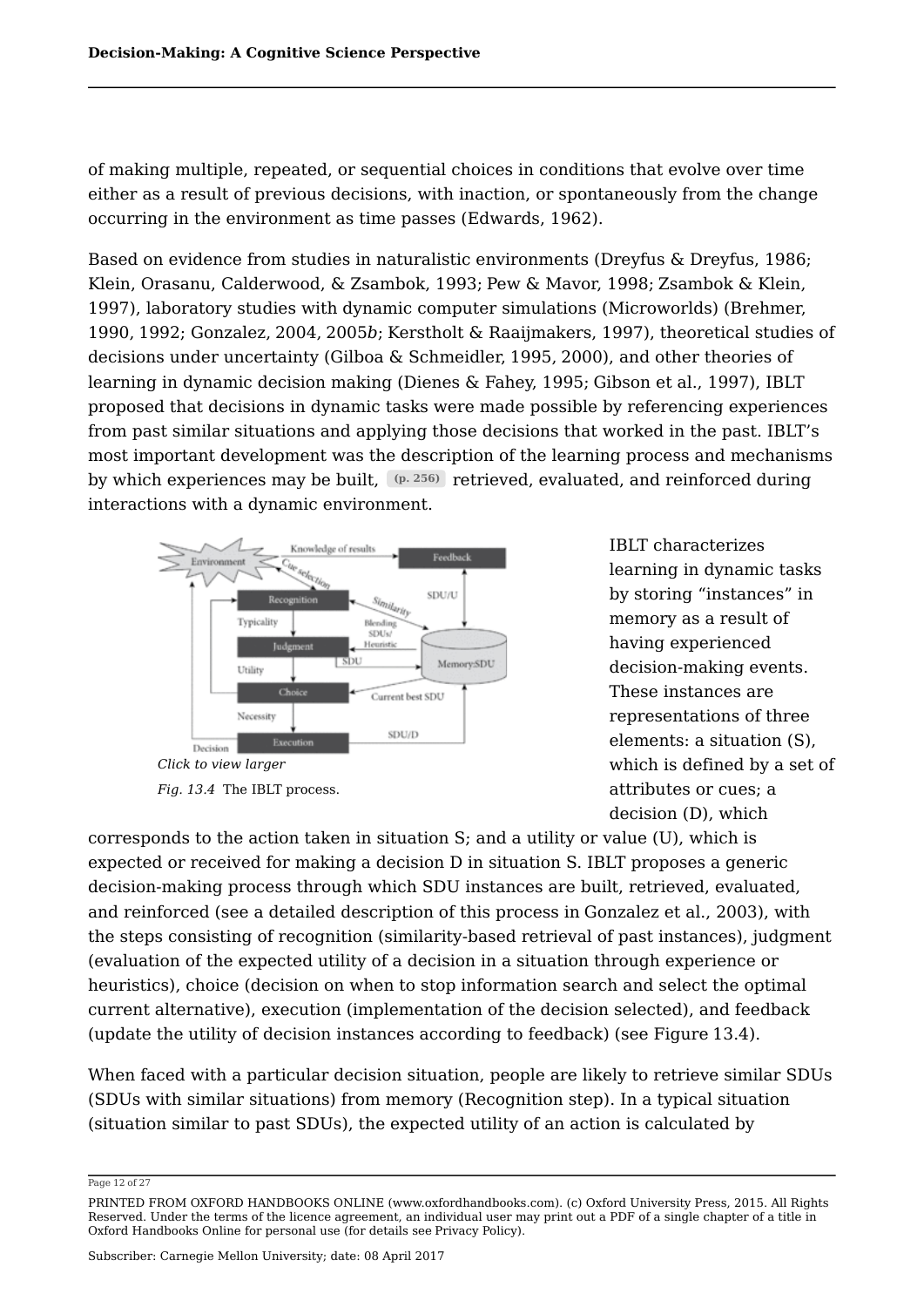combining the utility of similar instances retrieved from memory (a procedure called *Blending*). In atypical situations, however, people fall back on heuristics in their evaluation of the expected utility of an action. Evaluation of a decision's expected utility in a given situation is done in the Judgment step. Alternative actions are evaluated sequentially, and, after each evaluation, the decision of whether more alternatives should be evaluated is determined by a *necessity mechanism*. Necessity may be subjectively determined by the decision maker's own preferences or by exogenous factors such as a lack of time or changes in the environmental conditions. The alternative with the highest utility among the evaluated alternatives is then selected (the Choice step) and executed (the Execution step), thus changing the environment and noting which SDU was executed in memory. Once a decision has been made, the decision's outcome is used as feedback to modify the utility value of the original SDUs (Feedback step).

The decision process of IBLT is determined by a set of learning mechanisms needed at different stages, including Blending (the aggregated weighted value of alternatives involving the instance's utility weighted by its probability of retrieval), Necessity (the decision to continue or stop exploring the environment), and Feedback (the selection of instances to be reinforced and the proportion by which the utility of these instances is reinforced).

In general, descriptive theories of behavior postulate processes and mechanisms that govern human behavior. IBLT proposed constructs and processes that rationalized the general phenomena of decision making in dynamic tasks and provided general explanations. These concepts and processes are generic and are motivated independently of a specific dynamic decision-making task or decision context. But it is the quantitative nature of a theory that can make it precise and testable. To test theories of human behavior, we use *computational (p. 257) models*: representations of some or all aspects of a theory as it applies to a particular task or context. Thus, the value of models is that they can solve concrete problems and provide explicit mathematical and computational representations of a theory, which can then be used to make predictions about behavior.

### **IBL Models**

IBLT constructs and processes were implemented into a computational model that helped make the theory more explicit, transparent, and precise (Gonzalez et al., 2003). The first computational model based on IBLT (called Cog-IBLT) demonstrated the overall mechanisms and learning process in a dynamic and complex resource allocation task (reported in Gonzalez et al., 2003). Cog-IBLT was constructed within the ACT-R cognitive architecture (Anderson & Lebiere, 1998), using the cognitive mechanisms existing in ACT-R. Specifically, Cog-IBLT used the architecture's experimentally derived

Page 13 of 27

PRINTED FROM OXFORD HANDBOOKS ONLINE (www.oxfordhandbooks.com). (c) Oxford University Press, 2015. All Rights Reserved. Under the terms of the licence agreement, an individual user may print out a PDF of a single chapter of a title in Oxford Handbooks Online for personal use (for details see Privacy Policy).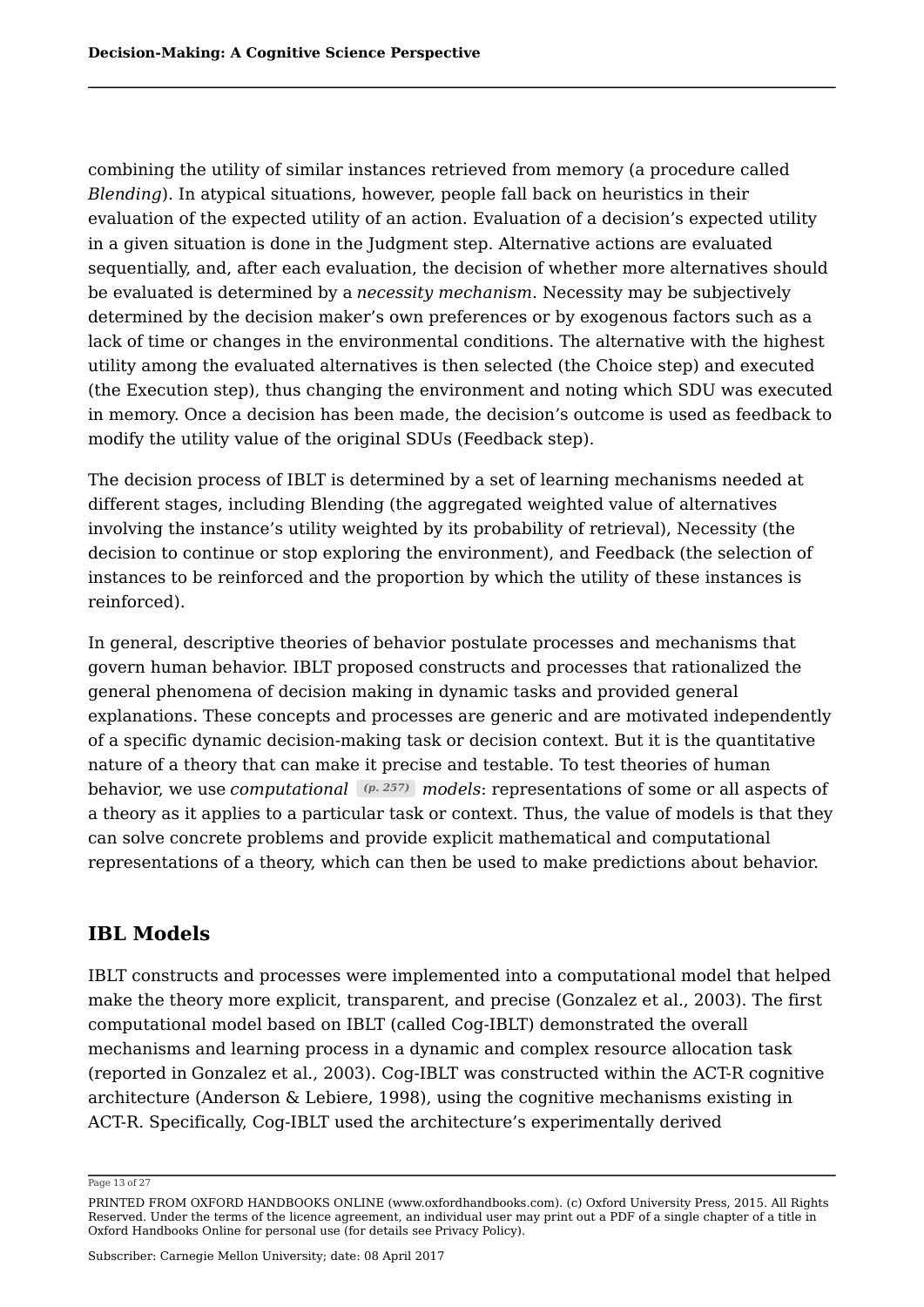mathematical representations of *Activation* (a value that determines the usefulness of an instance from memory and experience and the relevance of the instance to the current context), *Partial Matching* (a value that determines the similarity of instances and the retrieval of instances that may be only similar to a current environmental situation), and *Retrieval Probability* (a value representing the probability of retrieving an instance as a function of Activation and Partial Matching). This model also used a modified version of the *Blending* concept proposed in Lebiere's dissertation (1998): an aggregate or combination of the values of multiple instances in memory. Through a series of "simulation experiments," Cog-IBLT demonstrated the explanatory and predictive potential of IBLT as it closely approximated the learning process from human data in a complex dynamic resource allocation task.

After the conceptualization of IBLT, many IBL models have been developed for a wide variety of tasks, including dynamically complex tasks (Gonzalez & Lebiere, 2005; Martin, Gonzalez, & Lebiere, 2004), training paradigms of simple and complex tasks (Gonzalez, Best, Healy, Kole, & Bourne, 2011; Gonzalez & Dutt, 2010), simple stimulus–response practice and skill acquisition tasks (Dutt, Yamaguchi, Gonzalez, & Proctor, 2009), and repeated binary-choice tasks (Lebiere, Gonzalez, & Martin, 2007; Lejarraga et al., 2012).

A recent IBL model has shown generalization across multiple tasks that share structural similarity with the paradigms used to study decisions from experience. Motivated by the work of Erev and Barron (2005), we built a model of repeated binary choice based on IBLT but within the ACT-R architecture (Lebiere et al., 2007). Erev and Barron (2005) demonstrated robust deviations from maximization in repeated binary choice and proposed the *reinforcement learning among cognitive strategies* (RELACS) model, which closely captures human data and outperforms other models. We argued for a simpler model, the IBL model, which was able to fit the data as well as RELACS (Lebiere et al., 2007).

The IBL model's development took an important turn when it was submitted to the Technion Prediction Tournament (TPT; Erev et al., 2010), a modeling competition that involved fitting and prediction phases in which the model authors were given a dataset to fit their models to and were evaluated in a novel dataset. The IBL model was developed independently and outside of ACT-R, and its mechanisms were isolated from all other ACT-R mechanisms (see Gonzalez, Dutt, & Lebiere, 2013, for a validation of this model within ACT-R and outside of ACT-R). Although this model did not win the TPT, its transparency, simplicity, and flexibility outside of ACT-R have been advantageous to recent theoretical developments. The model predicts performance better than the winner models of the TPT (Gonzalez & Dutt, 2011; Lejarraga et al., 2012) and predicts performance in a variety of repeated binary-choice tasks, probability-learning tasks, and dynamic-choice tasks across the multiple paradigms of decisions from experience and at

Page 14 of 27

PRINTED FROM OXFORD HANDBOOKS ONLINE (www.oxfordhandbooks.com). (c) Oxford University Press, 2015. All Rights Reserved. Under the terms of the licence agreement, an individual user may print out a PDF of a single chapter of a title in Oxford Handbooks Online for personal use (for details see Privacy Policy).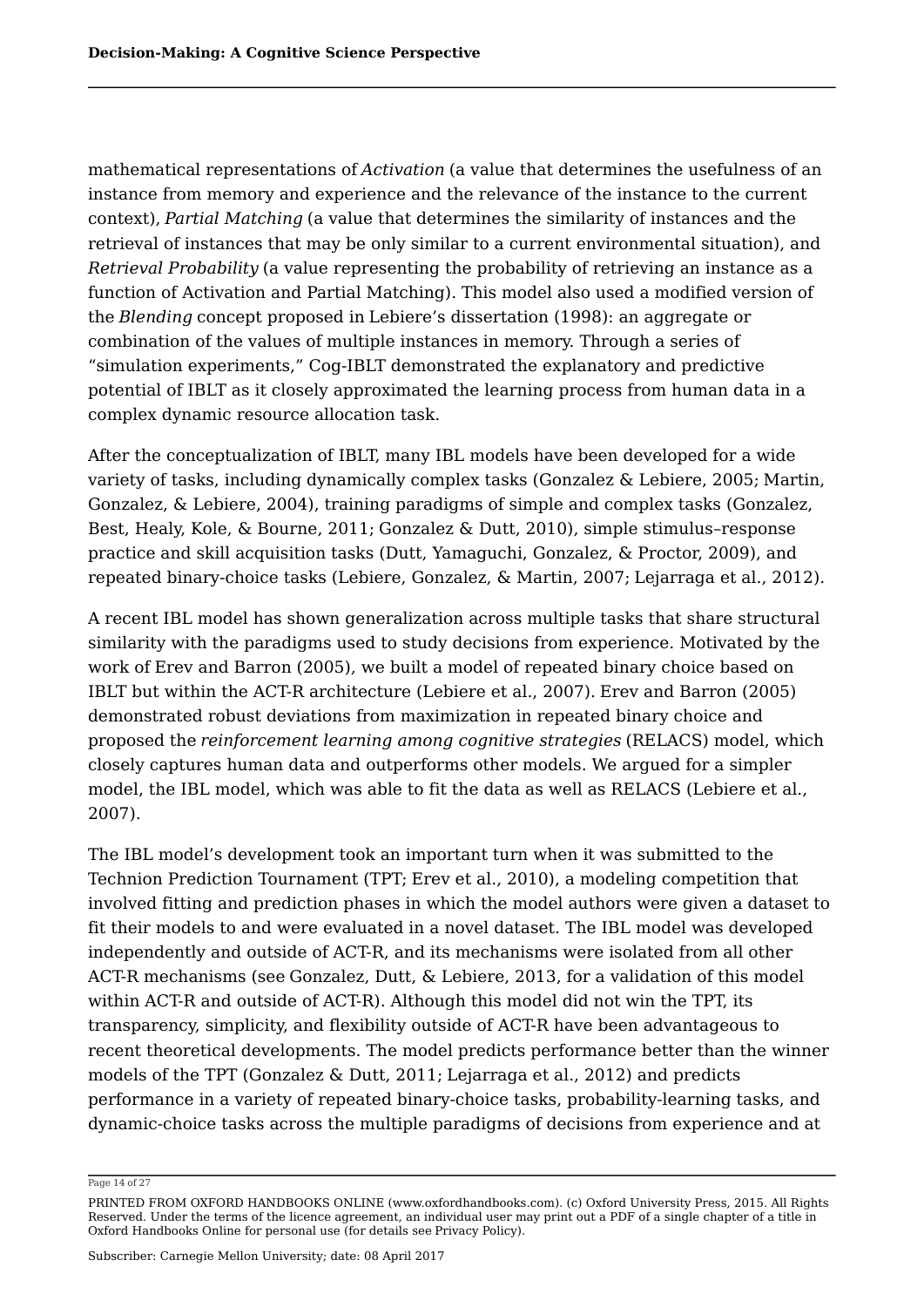the individual and team levels (Gonzalez & Dutt, 2011; Gonzalez, Dutt, & Lejarraga, 2011; Lejarraga et al., 2012). The discussions from this point on refer to this particular IBL model for repeated binary choice, which is explained in detail next.

### **The IBL Model of Repeated Binary Choice**

Instances in a model of decision from experience paradigms (e.g., that shown in Figure 13.1) have a much simpler representation compared to instances in Cog-IBLT or in other IBL models. The instance structure is simple because the task structure is also simple. Each instance consists of a label that identifies a decision option in the task and the outcome obtained. For example, (Left, \$4) is an instance in which the decision was to click the button on the left side, and the outcome obtained was \$4. The details of this IBL model and its relevance were fully explained in Goneslie Gonzalez and Dutt (2011), but its main aspects are summarized here.

The IBL model of repeated binary choice ("IBL model" hereafter) assumes that choices from experience are based on either repetition of past choices (i.e., "inertia") or on the aggregation of past experiences (i.e., "instances") of payoffs in memory that have been observed as a result of past choices (i.e., "blending"). At trial *t* = 1, the model starts with a random choice between the two options. Then, in each trial  $t > 1$ , the model first applies a probabilistic rule (based on a free parameter called *pInertia*) to determine whether or not to repeat its choice from the previous trial. If this probabilistic rule fails, then inertia does not determine the choice, and the model chooses the option with the highest *blended* value. An option's blended value is a weighted average of all observed payoffs on that option in previous trials. These observed payoffs are stored as instances in memory and are weighted such that the payoffs observed more frequently and recently receive a greater weight compared to infrequent and distant payoffs. This weight is a function of the recency and frequency of the instances' use, where the instance contains the observed payoffs. Formally, the model works as follows:

In  $t = 1$  choose randomly between (1) the two choice options For each trial  $t > 1$ ,

*If* the draw of a random value in the uniform distribution *U* (0, 1) < *pInertia*,

#### *Then*

Repeat the choice as made in the previous trial

#### *Else*

Select an option with the highest blended value as per Equation 2.

Page 15 of 27

PRINTED FROM OXFORD HANDBOOKS ONLINE (www.oxfordhandbooks.com). (c) Oxford University Press, 2015. All Rights Reserved. Under the terms of the licence agreement, an individual user may print out a PDF of a single chapter of a title in Oxford Handbooks Online for personal use (for details see Privacy Policy).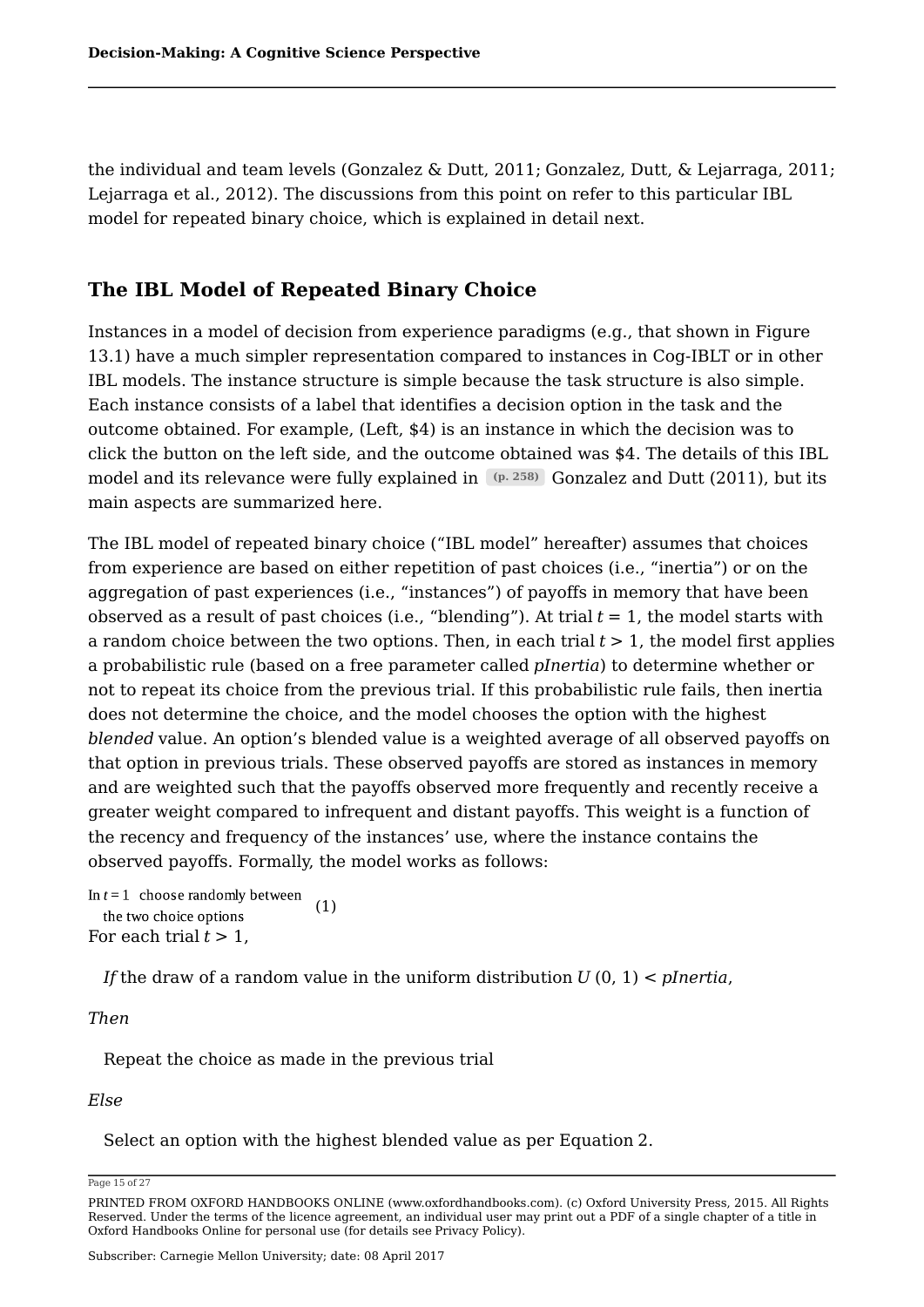The blended value *V* of option *j* is:

$$
V_j = \sum_{i=1}^n p_{ij} x_{ij} (2)
$$

where  $x_{ij}$  is the observed payoff in instance  $i$  for the option  $j$ , and  $p_{ij}$  is the probability of retrieving that instance for blending from memory (Gonzalez & Dutt, 2011; Lejarraga et al., 2012). Because the sampling paradigm involves a binary choice with two options, the values of *j* can be either 1 or 2 (i.e., right or left choice options). Thus, the blended value of an option  $j$  is the sum of all  $x_{ij}$  stored in instances in memory, weighted by their retrieval probability  $p_{ij}$ . The  $n$  value is the number of different instances containing the observed payoffs of option *j* up to the last trial. For example, if by trial  $t = 2$ , option *j* revealed 2 different payoffs stored in two instances, then  $n = 2$  for option *j*. If the two observed payoffs on option *j* are the same in the previous two trials, then only one instance is created in memory and  $n = 1$ .

In any trial, the probability of retrieving an instance *i* containing a payoff observed for option *j* from memory is a function of that instance's activation relative to the activation of all other instances that contain observed payoffs *l* occurring within the same option. This probability is given by:

$$
p_{ij} = \frac{e^{\frac{A_i}{\tau}}}{\sum_{i} e^{\frac{A_i}{\tau}}}, \quad (3)
$$

where *l* refers to the total number of payoffs observed for option *j* up to the last trial, and *τ* is a noise value defined as  $\sigma \cdot \sqrt{2}$  (Lebiere, 1998). The *σ* variable is a free noise parameter expected to capture the imprecision of recalling instances from memory from one trial to the next.

The activation of each instance in memory depends on the activation mechanism originally proposed in the ACT-R architecture (Anderson & Lebiere, 1998). The IBL model uses a simplified version of that activation mechanism. In each trial *t*, activation *A* of an instance *i* is

$$
A_{i} = \ln \left[ \sum_{t_{i} \in \{1, \ldots, t-1\}} (t - t_{i})^{-d} \right] + \sigma \cdot \ln \left( \frac{1 - \gamma_{i}}{\gamma_{i}} \right) (4)
$$

where  $d$  is a free decay parameter, and  $t_i$  refers to previous trials when the payoff contained in the instance *i* was observed (if a payoff occurs for the first time in a trial, a new instance containing this payoff is created in memory). The summation will include a number of terms that coincides with the number of times that a payoff has been observed after it was created (the time of creation of the instance itself is the first timestamp). Therefore, an instance's activation increases with the frequency of observing that payoff (i.e., by increasing the number of terms in the summation) and with the recency of observing that payoff (i.e., by small differences in  $(t-t_i)$ ). The decay parameter  $d$  affects

Page 16 of 27

PRINTED FROM OXFORD HANDBOOKS ONLINE (www.oxfordhandbooks.com). (c) Oxford University Press, 2015. All Rights Reserved. Under the terms of the licence agreement, an individual user may print out a PDF of a single chapter of a title in Oxford Handbooks Online for personal use (for details see Privacy Policy).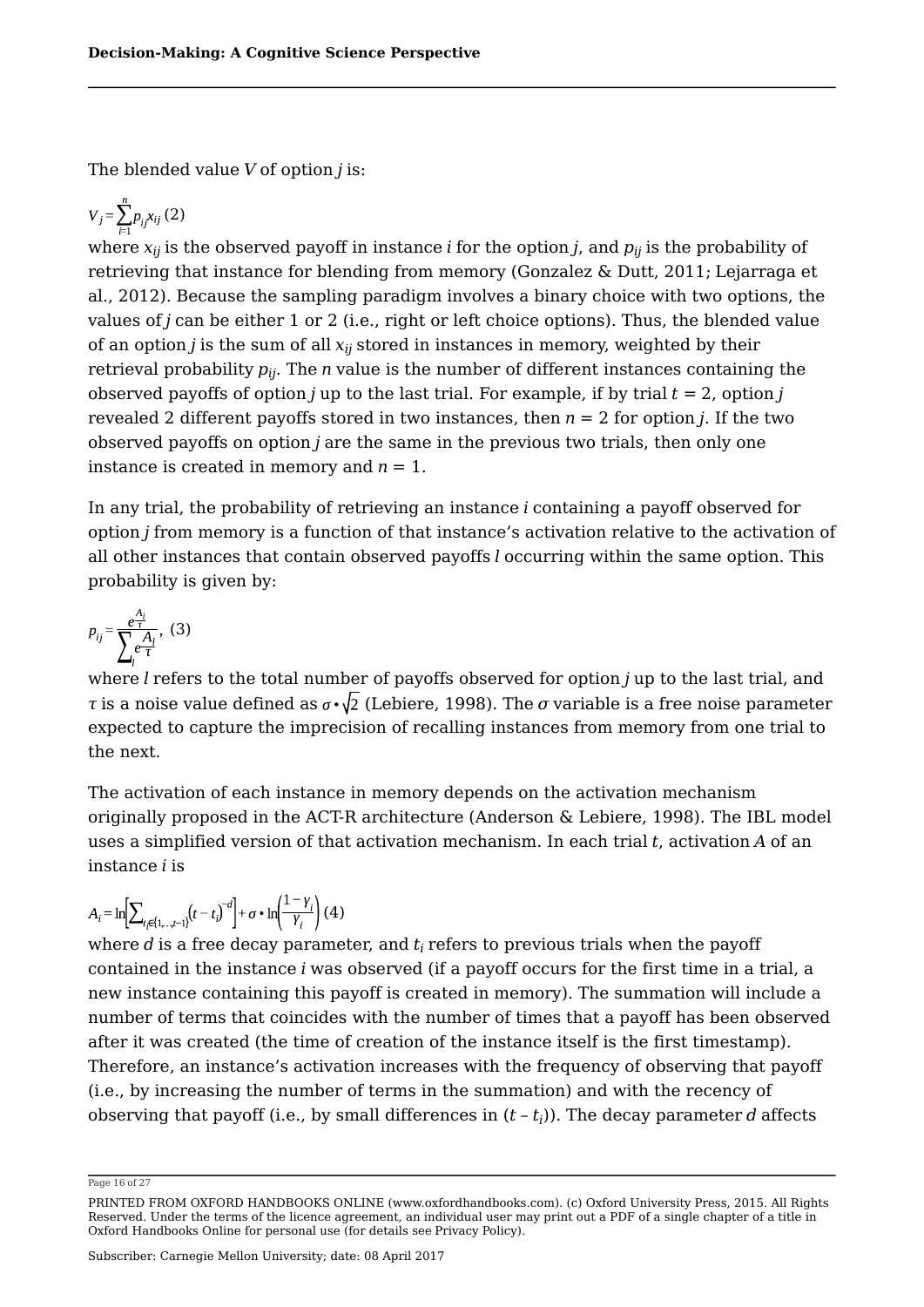the activation of the instances directly because it captures the rate of forgetting. The higher the value of the *d* parameter, the faster the decay of instances' activations in memory.

The  $\gamma_i$  term is a random draw from a uniform distribution defined between 0 and 1, and  $\frac{f(p, 259)}{\sigma}$   $\sigma \cdot \ln\left(\frac{f(r)}{f(r)}\right)$  represents the Gaussian noise that is important for capturing variability in behavior from one trial to the next. The  $\sigma$  variable is the same noise parameter defined in Equation (3) above. A high  $\sigma$  implies greater noise in activation.

### **What the IBL Model Explains**

The most recent developments of the IBL model are important given its simplicity and the broad predictions that it can make (e.g., Gonzalez & Dutt, 2011; Gonzalez et al., 2011; Lejarraga et al., 2012). Existing demonstrations from IBL models suggest the theory's generality and not only its descriptive power, but also its explanatory one. That is, the theory not only describes the kind of constructs and processes used in dynamic decision making, but it also helps explain why decision making in dynamic tasks occurs in the way described and not in other ways.

Two comprehensive and important demonstrations of the IBL model's robustness are the fitting and predicting of obtained results against a large and publicly available dataset, the TPT (Erev et al., 2010). TPT involved two types of experimental paradigms of decisions from experience—Sampling and Repeated choice—and all the problems in the TPT involved a choice between two options:

Safe: M with certainty

Risky: H with probability Ph; L otherwise (with probability 1−Ph)

A safe option offered a medium (M) payoff with certainty, and a risky option that offered a high (H) payoff with some probability (pH) and a low (L) payoff with the complementary probability. M, H, pH, and L were generated randomly, and a selection algorithm assured that the problems in each set differed in domain (positive, negative, and mixed payoffs) and probability (high, medium, and low pH).

The IBL model is able to predict the learning curves for most of the problems in the test set (see detailed tests in Lejarraga et al., 2012). The problems represent a large diversity of behavioral effects, and, in creating this diversity of problems, the TPT organizers (Erev et al., 2010) aimed at extending the traditional view of using counterexamples of particular behavioral effects by demonstrating the robustness of general learning effects. This demonstration and the additional ones found in Lejarraga et al. (2010) and in

Page 17 of 27

PRINTED FROM OXFORD HANDBOOKS ONLINE (www.oxfordhandbooks.com). (c) Oxford University Press, 2015. All Rights Reserved. Under the terms of the licence agreement, an individual user may print out a PDF of a single chapter of a title in Oxford Handbooks Online for personal use (for details see Privacy Policy).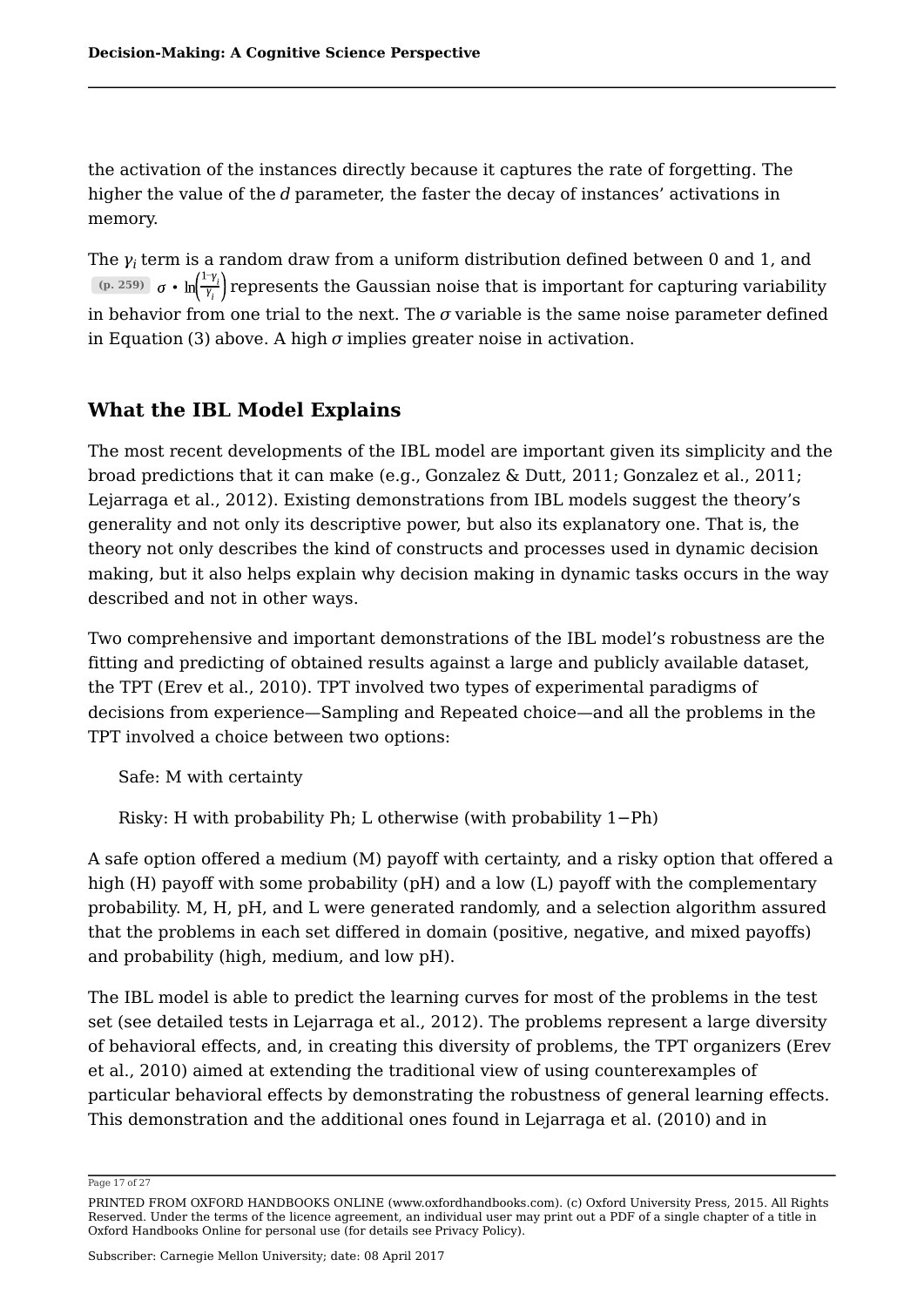Gonzalez and Dutt (2011) indicate the IBL model's ability to capture these general learning effects, too. Gonzalez (2012) discusses other effects that this model is able to capture and some phenomena that pose a challenge for the model. For example, IBL models explain payoff variability effect, underweighting of rare events, loss rate effect, individual differences, probability matching, and adaptation to nonstationary environments. But, in their current form, they are unable to capture the pure risk aversion effect; more risk seeking in losses compared to in gains domains; and emotions, social, and noncognitive effects. As we discuss in the last section of this chapter, future research is expected to address these and many other challenges that IBL models face.

### **Naturalistic Decision Making**

In contrast to the traditional open-loop view and to the closed-loop view of decision making presented earlier, *naturalistic decision making* (NDM) is a field concerned with studying decision making in the "wild," in contexts where proficient decision makers draw conclusions from realistic cases and scenarios that are relevant to their experience and knowledge (Lipshitz, Klein, Orasanu, & Salas, 2001). Those who study naturalistic decision making are confronted with serious challenges. They often study large groups and real-life decision makers in complex decision situations. Real-world decision makers typically confront many uncertainties about the available options: they have inadequate information about their options, and they rarely know the likely costs and benefits or the value tradeoffs entailed. Although one could expect decision makers in the real world to have clear goals and to promote those goals with their decisions, the reality is that they are seldom rational, and, in fact, it is often hard to understand what constitutes rational choice under such conditions. Thus, these studies also have multiple limitations. Realistic studies demonstrate only particular examples of decision-making situations from which general predictions and inferences are hard to derive.

NDM is distinguishable from other views of decision making in two aspects: the research methods used (e.g., field observations rather than laboratory experimentation) and their focus on the study of experts in a particular context (e.g., firefighter professionals rather than university students). Methodologies used to gather information from experts are often based on observations and interviews, used in cognitive task analysis and in the detection of critical incidents or decisions (Lipshitz  $\left( \Phi , 260 \right)$  et al., 2001). These interviews and observations are conducted with people regarded as "experts" in a particular context. The most representative example of the NDM approach and findings is Gary Klein's work (1998). Through interviews and observations, Klein presents a study of firefighters. As a result of these studies, Klein proposed a model of decision making

Page 18 of 27

PRINTED FROM OXFORD HANDBOOKS ONLINE (www.oxfordhandbooks.com). (c) Oxford University Press, 2015. All Rights Reserved. Under the terms of the licence agreement, an individual user may print out a PDF of a single chapter of a title in Oxford Handbooks Online for personal use (for details see Privacy Policy).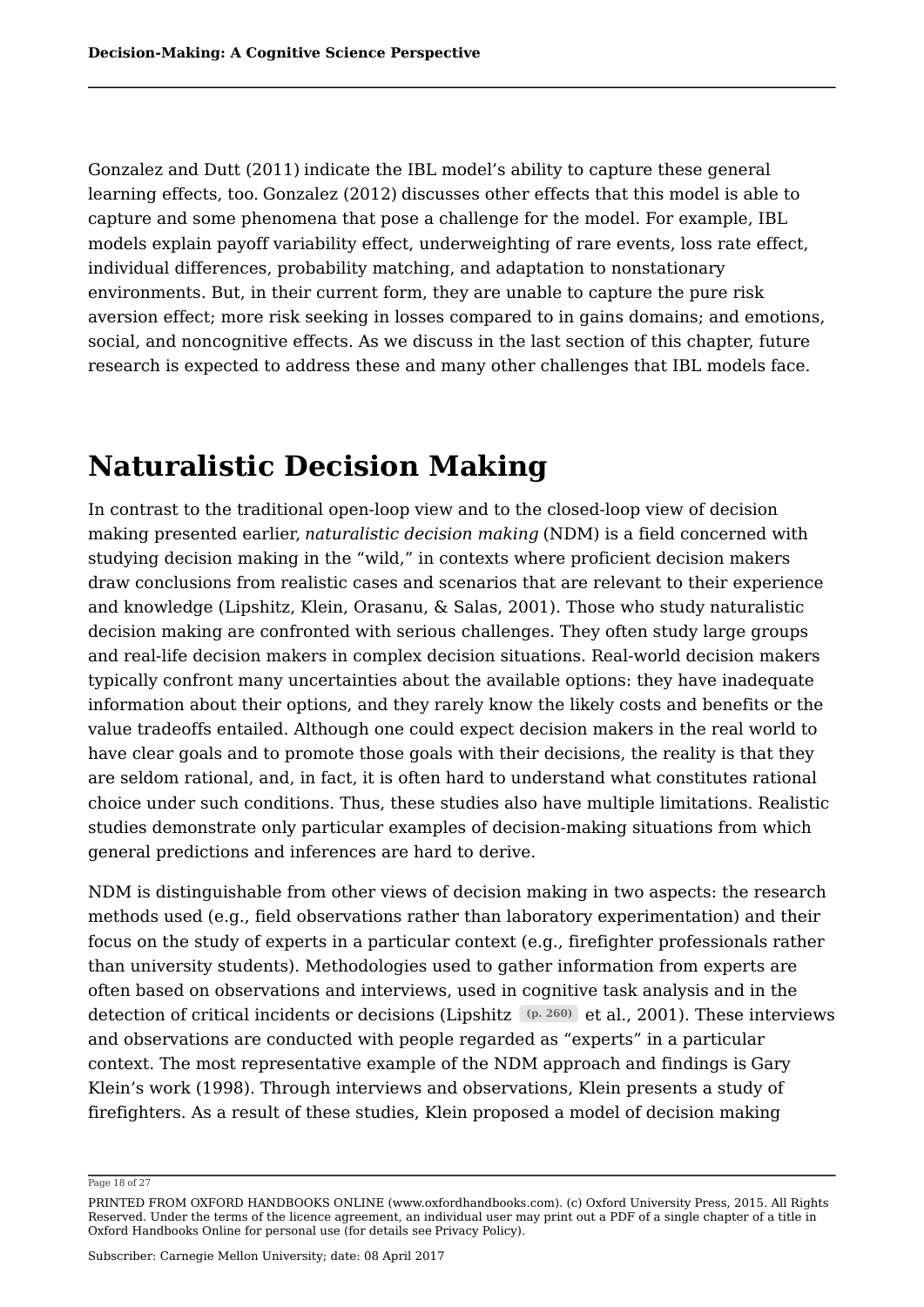named *recognition-primed decision making* (RPD), which describes some of the processes involved in how experts make decisions in highly stressful and realistic conditions. This model includes the recognition of a situation as prototypical by the identification of relevant cues, the development of expectancies and suitable goals, and the identification of a typical course of action that can then be "played out" toward the future to be able to implement a course of action or generate further alternatives.

Although the NDM and the heuristics and biases traditions in decision-making research sharply contrast each other in their approaches and methods, leading researchers in both claim to have "failed to disagree" regarding the need to consider intuitive skill in every cognitive research effort (Kahneman & Klein, 2009; Kahneman, 2011). However, they also recognize that Daniel Kahneman "is still fascinated by persistent errors," whereas Gary Klein "still recoils when biases are mentioned" (Kahneman & Klein, 2009, p. 525). We believe the DDM and closed-loop view of decision making presented in this chapter is one option pointing toward true reconciliation between these two extremes in decisionmaking research.

## **Conclusion**

The field of behavioral decision research is broad and expanding, and it has a long and interesting history. This chapter attempted to provide a broad view of different topics and traditions in decision-making research where cognitive science in particular has been of the essence. The topics reviewed may be incomplete, but readers are encouraged to investigate the sources of the different themes to obtain a deeper understanding. The cognitive science perspective presented in this chapter is focused on the individual decision maker, and it attempts to highlight the importance of a closed-loop view in which cognitive processes and learning are critical. Given my interests and background in dynamic decision making and cognitive models of learning, this chapter provides slightly more weight to these themes. However, I expect that, in the future, more attention will be paid to the individual's decision-making processes and to learning from the individual to the group and society levels. I also expect increased emphasis in complex, dynamic, and realistic environments. These contexts challenge many of the assumptions of current cognitive theories. A summary of these future directions is presented next.

Page 19 of 27

PRINTED FROM OXFORD HANDBOOKS ONLINE (www.oxfordhandbooks.com). (c) Oxford University Press, 2015. All Rights Reserved. Under the terms of the licence agreement, an individual user may print out a PDF of a single chapter of a title in Oxford Handbooks Online for personal use (for details see Privacy Policy).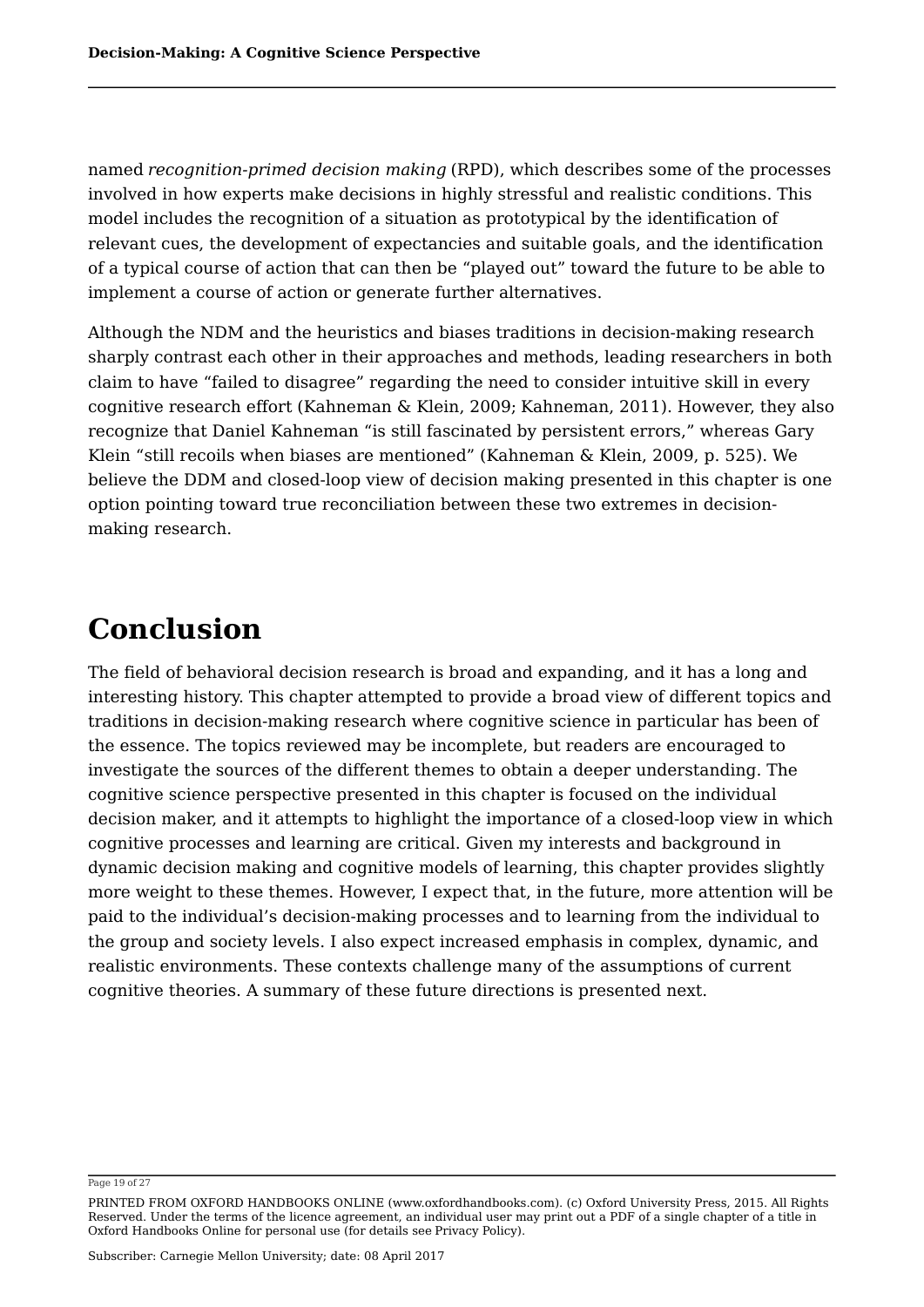### **Future Directions**

I expect that, in the coming years, many questions and answers will emerge with respect to at least two aspects of decision making: decisions in dynamic environments and the connections from individual to small- and large-group decision making.

A lot of findings are accumulating with respect to simple, binary choice and monetary tasks, but I expect the current findings will expand to address more complex and dynamic decision situations. As the complexity of the tasks increases, so, too, will the need for additional cognitive mechanisms, such as those proposed by the ACT-R theory (Anderson & Lebiere, 1998) and those described in IBLT (Gonzalez et al., 2003). Complexity in dynamic tasks is defined not only by an increased number of options and more attributes, but also and most importantly by the interactions of these elements over time, a situation called *dynamic complexity*. Researchers have found that decision makers remain suboptimal even in the simplest dynamic system (with few options and attributes) after repeated practice, unlimited time, and performance incentives (Diehl & Sterman, 1995; Paich & Sterman, 1993; Sterman, 1989*a*, 1989*b*). Common causes include the multiple feedback processes, time delays, and nonlinearities involved in these systems and the "inability" to deal with such complexity (Cronin & Gonzalez, 2007; Cronin, Gonzalez, & Sterman, 2009). However, we need to understand and explain the underlying cognitive mechanisms leading to the learning difficulties in dynamic tasks (Gonzalez et al., 2003). The development of complex simulations for training purposes (e.g., for training the coordination of shipboard firefighting) opens up the possibility of bridging the gap separating laboratory studies of dynamic decision making from naturalistic studies of decision making.

Second, network science and complexity economics studies focus on the interactions among actors, decision makers, and their emergent social and economic phenomena, but they often oversimplify the cognitive aspects of the individuals involved. For example, to explain the complex dynamics seen in large economic systems like <sup>(p. 261)</sup> financial markets, researchers have often relied on agent-based models but rarely on *cognitive* models. On the other hand, cognitive modelers often focus on explaining individual behavior, relying on detailed cognitive models/architectures that formalize invariant cognitive representations and mechanisms (ACT-R, Anderson & Lebiere, 1998; Laird, Newell, & Rosenbloom, 1987), but they rarely model the behavior of a group of individuals (see Reitter & Lebiere, 2012, and Gonzalez, Dutt, & Lejarraga, 2011, for some exceptions). I expect that future research will bridge this gap by investigating the impact of individual cognitive characteristics on large groups and societies.

Page 20 of 27

PRINTED FROM OXFORD HANDBOOKS ONLINE (www.oxfordhandbooks.com). (c) Oxford University Press, 2015. All Rights Reserved. Under the terms of the licence agreement, an individual user may print out a PDF of a single chapter of a title in Oxford Handbooks Online for personal use (for details see Privacy Policy).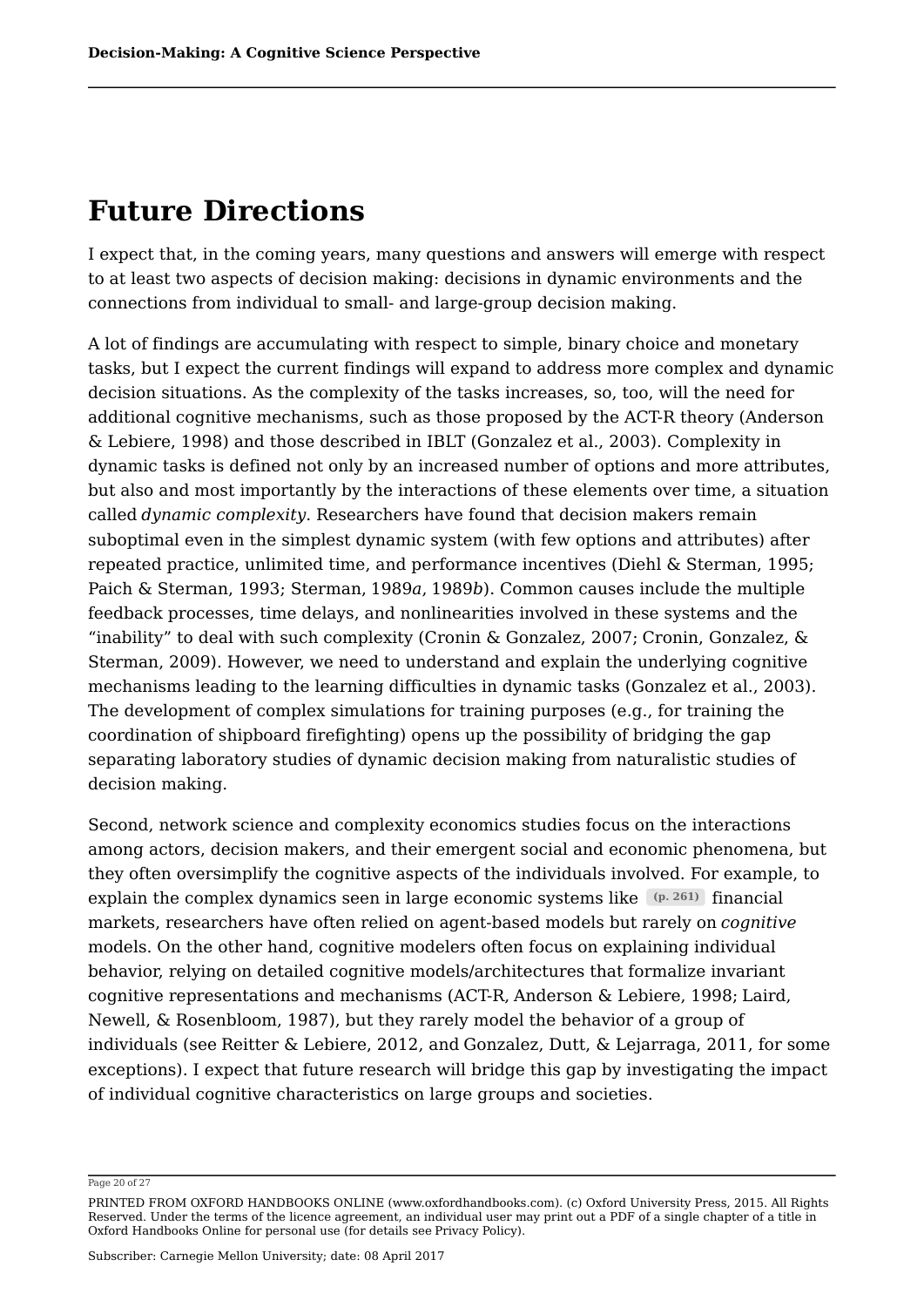Many models of individual decisions from experience are incapable of representing human behavior in social contexts. For example, Erev and Roth (2001) noted that simple reinforcement learning models predicted the effect of experience in two-person games like the Iterated Prisoner's Dilemma (IPD) only in situations where players could not punish or reciprocate. A simple model predicts a decrease in cooperation over time, even though most behavioral experiments demonstrate an increase in mutual cooperation due to the possibility of reciprocation (Rapoport & Chammah, 1965; Rapoport & Mowshowitz, 1966). The IBL model appears to account for these reciprocity effects without the need for explicit and situation-specific rules (Gonzalez, Ben-Asher, Martin, & Dutt, 2015; Gonzalez et al., 2011). However, much work is needed to understand how the IBL model can be extended to account for effects at the levels of large groups and societies.

# **Acknowledgments**

This chapter provides a broad overview of the cognitive perspective on decision making that I have built through years of research thanks to the support of a number of organizations including the Army Research Laboratory, the Office of Naval Research, the National Science Foundation, Defense Threat Reduction Agency, and the Army Research Office, among others; and thanks to my interactions with a number of doctoral students, postdoctoral fellows, and other research staff in the dynamic decision-making laboratory.

### **References**

Anderson, J. R., & Lebiere, C. (1998). *The atomic components of thought*. Hillsdale, NJ: Lawrence Erlbaum.

Berry, D. C., & Broadbent, D. E. (1987). The combination of explicit and implicit learning processes in task control. *Psychological Research*, *49*(1), 7–15.

Berry, D. C., & Broadbent, D. E. (1988). Interactive tasks and the implicit-explicit distinction. *British Journal of Psychology*, *79*(2), 251–272.

Brehmer, B. (1980). In one word: Not from experience. *Acta Psychologica*, *45*(1–3), 223– 241.

Brehmer, B. (1990). Strategies in real-time, dynamic decision making. In R. M. Hogarth (Ed.), *Insights in decision making* (pp. 262–279). Chicago: University of Chicago Press.

Brehmer, B. (1992). Dynamic decision making: Human control of complex systems. *Acta Psychologica*, *81*(3), 211–241.

Page 21 of 27

PRINTED FROM OXFORD HANDBOOKS ONLINE (www.oxfordhandbooks.com). (c) Oxford University Press, 2015. All Rights Reserved. Under the terms of the licence agreement, an individual user may print out a PDF of a single chapter of a title in Oxford Handbooks Online for personal use (for details see Privacy Policy).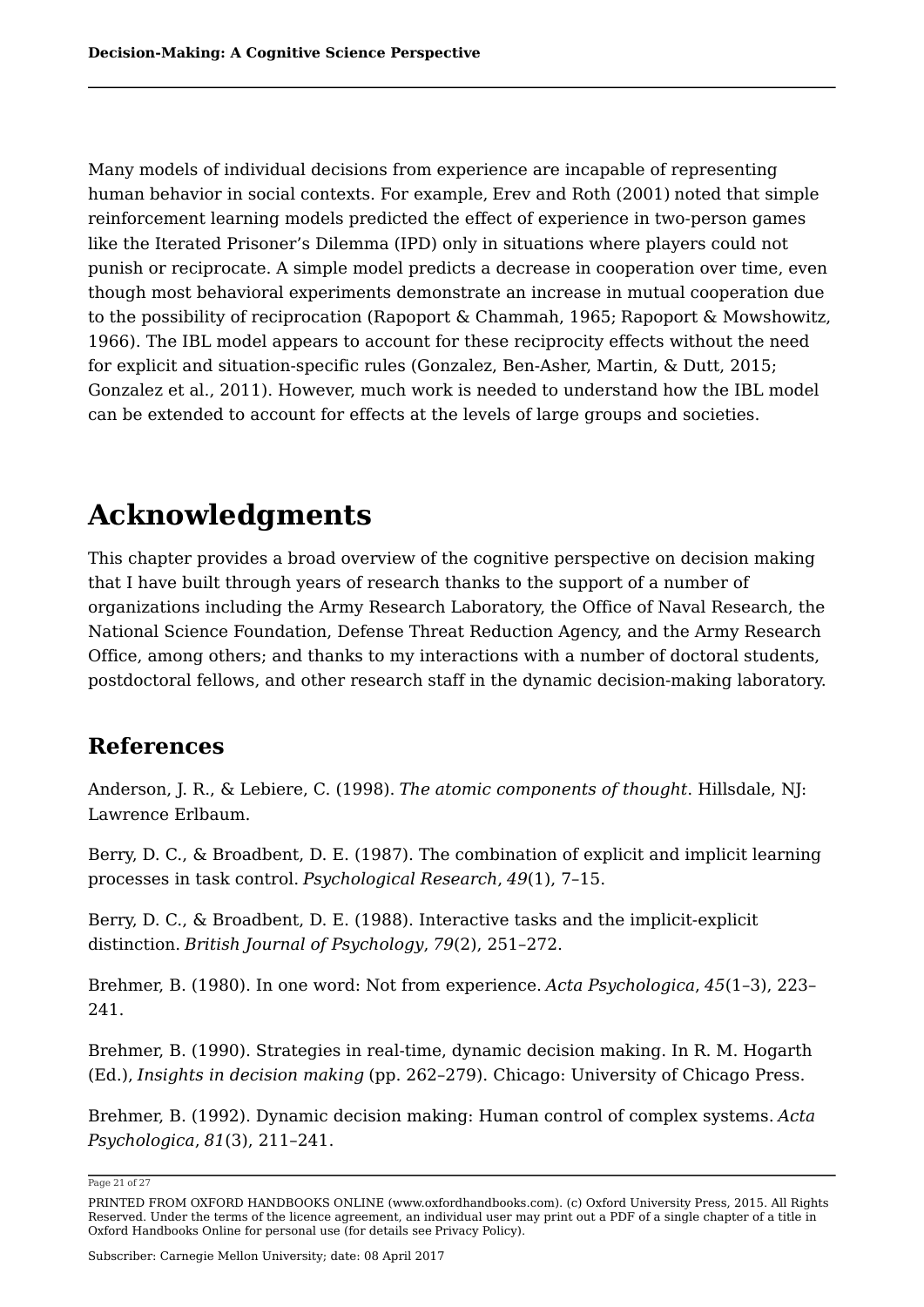Busemeyer, J. R. (2002). Dynamic decision making. In N. J. Smelser & P. B. Baltes (Eds.), *International encyclopedia of the social and behavioral sciences* (Vol. 6, pp. 3903–3908). Oxford, UK: Elsevier Press.

Cronin, M., & Gonzalez, C. (2007). Understanding the building blocks of system dynamics. *System Dynamics Review*, *23*(1), 1–17.

Cronin, M., Gonzalez, C., & Sterman, J. D. (2009). Why don't well-educated adults understand accumulation? A challenge to researchers, educators and citizens. *Organizational Behavior and Human Decision Processes*, *108*(1), 116–130.

Crozier, R., & Ranyard, R. (1997). Cognitive process models and explanations of decision making. In R. Ranyard, W. R. Crozier, & O. Svenson (Eds.), *Decision making: Cognitive models and explanations* (pp. 5–20). New York: Routledge.

Diehl, E., & Sterman, J. D. (1995). Effects of feedback complexity on dynamic decision making. *Organizational Behavior and Human Decision Processes*, *62*(2), 198–215.

Dienes, Z., & Fahey, R. (1995). Role of specific instances in controlling a dynamic system. *Journal of Experimental Psychology: Learning, Memory and Cognition*, *21*(4), 848–862.

Dreyfus, H. L., & Dreyfus, S. E. (1986). *Mind over machine: The power of human intuition and expertise in the era of the computer*. New York: The Free Press.

Dutt, V., Yamaguchi, M., Gonzalez, C., & Proctor, R. W. (2009). An instance-based learning model of stimulus-response compatibility effects in mixed location-relevant and locationirrelevant tasks. In A. Howes, D. Peebles, & R. Cooper (Eds.), *Proceedings of the 9th International Conference on Cognitive Modeling—ICCM2009*. Manchester, UK.

Edwards, W. (1962). Dynamic decision theory and probabilistic information processing. *Human Factors*, *4*(2), 59–73.

Einhorn, H. J., & Hogarth, R. M. (1981). Behavioral decision theory: Processes of judgment and choice. *Annual Review of Psychology*, *32*, 53–88.

Erev, I., & Barron, G. (2005). On adaptation, maximization, and reinforcement learning among cognitive strategies. *Psychological Review*, *112*(4), 912–931.

Erev, I., Ert, E., Roth, A. E., Haruvy, E., Herzog, S., Hau, R., et al. (2010). A choice prediction competition for choices from experience and from description. *Journal of Behavioral Decision Making*, *23*(1), 15–47.

Erev, I., & Roth, A. E. (2001). Simple reinforcement learning models and reciprocation in the Prisoner's Dilemma game. In G. Gigerenzer & R. Selten (Eds.), *Bounded rationality: The adaptive toolbox* (pp. 215–231). Cambridge, MA: MIT Press.

Page 22 of 27

PRINTED FROM OXFORD HANDBOOKS ONLINE (www.oxfordhandbooks.com). (c) Oxford University Press, 2015. All Rights Reserved. Under the terms of the licence agreement, an individual user may print out a PDF of a single chapter of a title in Oxford Handbooks Online for personal use (for details see Privacy Policy).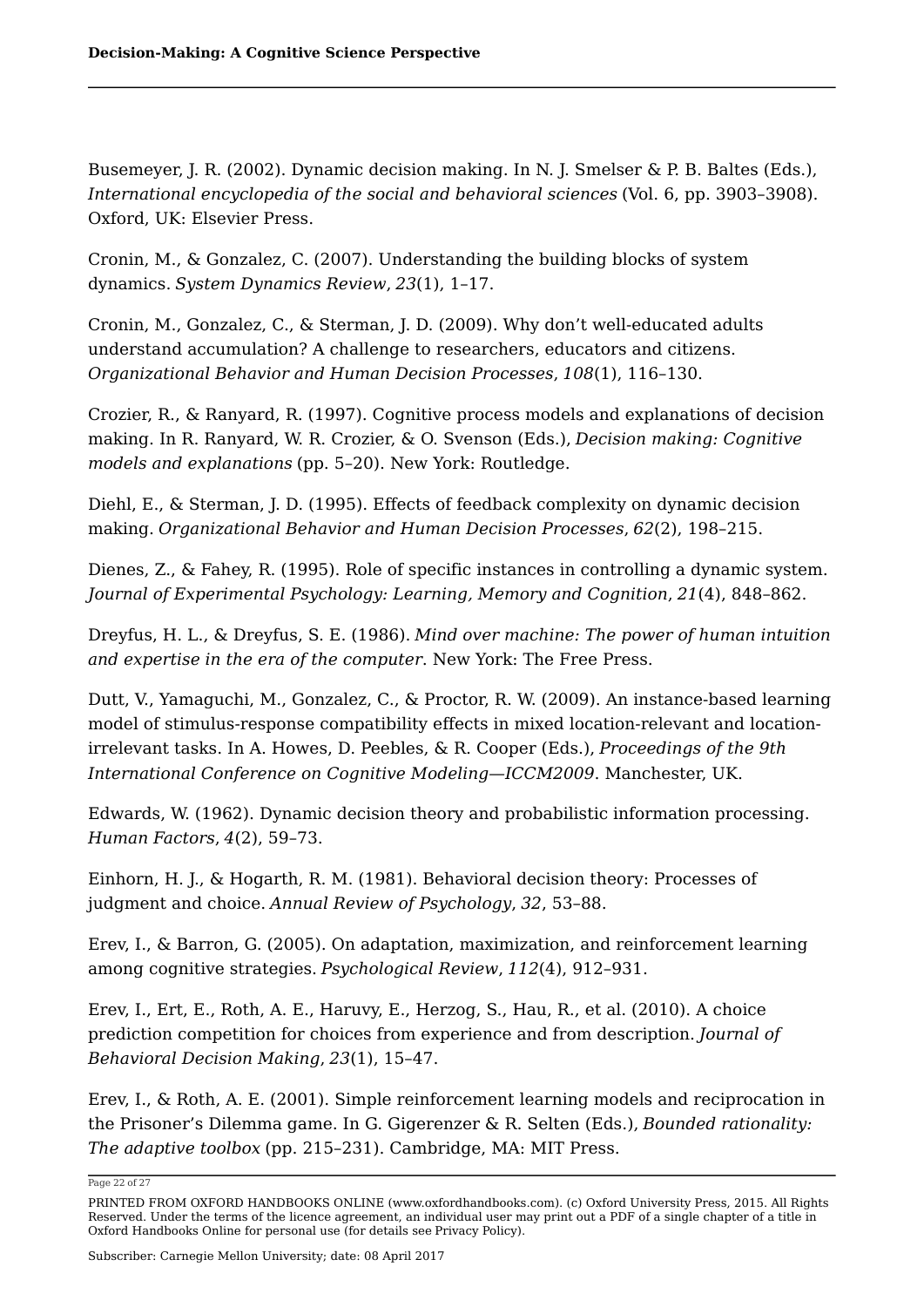Estes, W. K. (1964). Probability learning. In A. W. Melton (Ed.), *Categories of human learning* (pp. 182–189). New York: Academic Press.

Estes, W. K. (1976). The cognitive side of probability learning. *Psychological Review*, *83*(1), 37–64.

Flach, J. M., Hancock, P. A., Caird, J., & Vicente, K. J. (Eds.). (1995). *Global perspectives on the ecology of human-machine systems* (Vol. 1). Mahwah, NJ: Lawrence Erlbaum.

Gibson, F. P. (2000). Feedback delays: How can decision makers learn not to buy **(p. 262)** a new car every time the garage is empty?*Organizational Behavior & Human Decision Processes*, *83*(1), 141–166.

Gibson, F. P., Fichman, M., & Plaut, D. C. (1997). Learning in dynamic decision tasks: Computational model and empirical evidence. *Organizational Behavior and Human Decision Processes*, *71*(1), 1–35.

Gigerenzer, G., Hertwig, R., & Pachur, T. (2011). *Heuristics: The foundation of adaptive behavior*. New York: Oxford University Press.

Gigerenzer, G., & Todd, P. M. (1999). *Simple heuristics that make us smart*. New York: Oxford University Press.

Gilboa, I., & Schmeidler, D. (1995). Case-based decision theory. *Quarterly Journal of Economics*, *110*(3), 605–639.

Gilboa, I., & Schmeidler, D. (2000). Case-based knowledge and induction. *IEEE Transactions on Systems, Man, and Cybernetics-PART A: Systems and Humans*, *30*(2), 85– 95.

Goldstein, W. M., & Hogarth, R. M. (1997). Judgment and decision research: Some historical context. In W. M. Goldstein & R. M. Hogarth (Eds.), *Research on judgment and decision making* (pp. 3–65). New York: Cambridge University Press.

Gonzalez, C. (2004). Learning to make decisions in dynamic environments: Effects of time constraints and cognitive abilities. *Human Factors*, *46*(3), 449–460.

Gonzalez, C. (2005*a*). The relationship between task workload and cognitive abilities in dynamic decision making. *Human Factors*, *47*(1), 92–101.

Gonzalez, C. (2005*b*). Decision support for real-time dynamic decision making tasks. *Organizational Behavior & Human Decision Processes*, *96*(2), 142–154.

Page 23 of 27

PRINTED FROM OXFORD HANDBOOKS ONLINE (www.oxfordhandbooks.com). (c) Oxford University Press, 2015. All Rights Reserved. Under the terms of the licence agreement, an individual user may print out a PDF of a single chapter of a title in Oxford Handbooks Online for personal use (for details see Privacy Policy).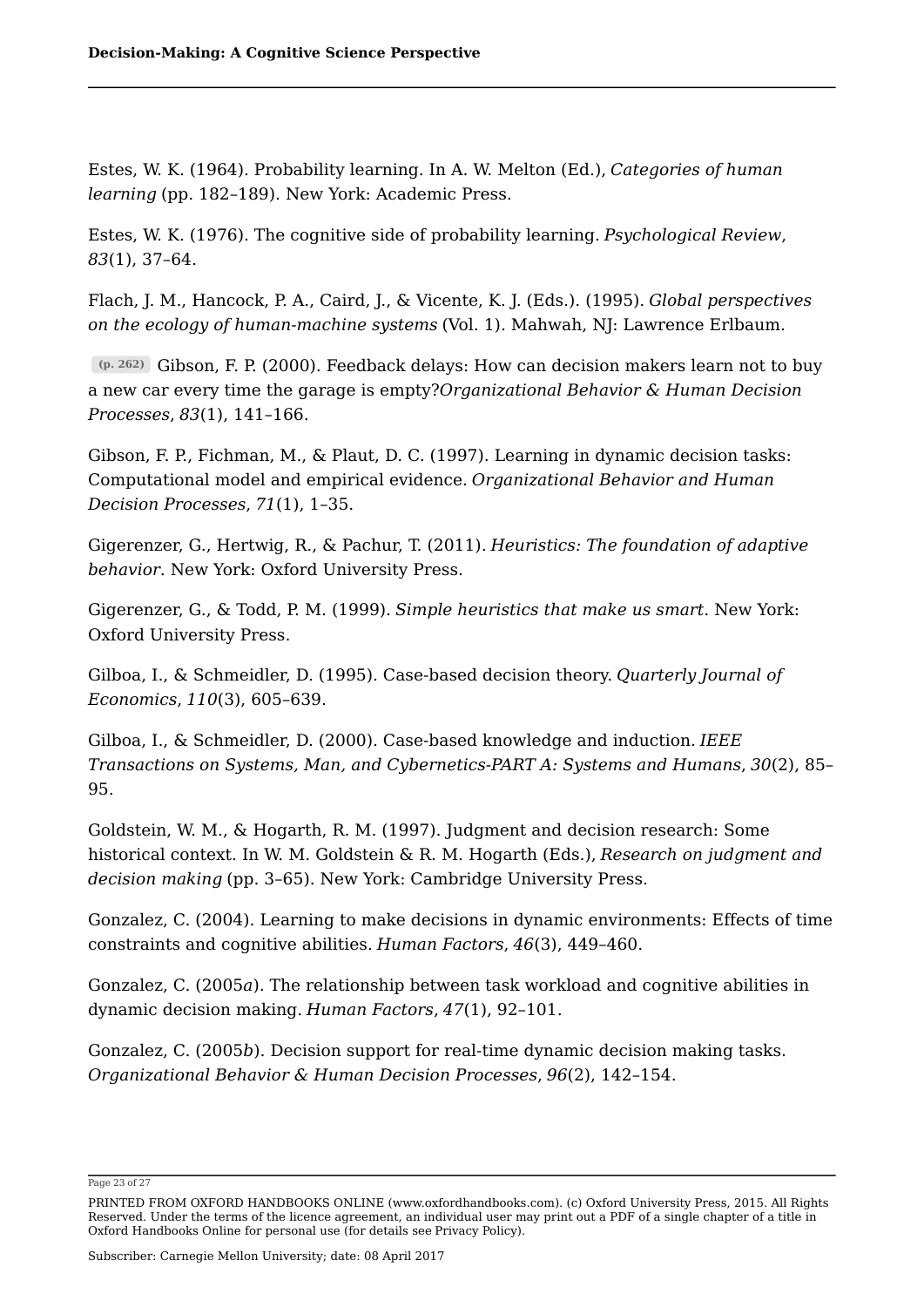Gonzalez, C. (2012). Training decisions from experience with decision making games. In P. Durlach & A. M. Lesgold (Eds.), *Adaptive technologies for training and education* (pp. 167–178). New York: Cambridge University Press.

Gonzalez, C., Ben-Asher, N., Martin, J. & Dutt, V. (2015). A Cognitive Model of Dynamic Cooperation with Varied Interdependency Information. *Cognitive Science, 39*, 457–495.

Gonzalez, C., Best, B. J., Healy, A. F., Kole, J. A., & Bourne, L. E., Jr. (2011). A cognitive modeling account of simultaneous learning and fatigue effects. *Journal of Cognitive Systems Research*, *12*(1), 19–32.

Gonzalez, C., & Dutt, V. (2010). Instance-based learning models of training. *Proceedings of the Human Factors and Ergonomics Society Annual Meeting*, *54*(27), 2319–2323.

Gonzalez, C., & Dutt, V. (2011). Instance-based learning: Integrating decisions from experience in sampling and repeated choice paradigms. *Psychological Review*, *118*(4), 523–551.

Gonzalez, C., Dutt, V., & Lebiere, C. (2013). Validating Instance-Based Learning Mechanisms Outside of ACT-R. *Journal of Computational Science*, 4, pp. 262–268. DOI information: 10.1016/j.jocs.2011.12.001.

Gonzalez, C., Dutt, V., & Lejarraga, T. (2011). A loser can be a winner: Comparison of two instance-based learning models in a market entry competition. *Games*, *2*(1), 136–162.

Gonzalez, C., & Lebiere, C. (2005). Instance-based cognitive models of decision making. In D. Zizzo & A. Courakis (Eds.), *Transfer of knowledge in economic decision-making* (pp. 148–165). New York: Macmillan (Palgrave Macmillan).

Gonzalez, C., Lerch, J. F., & Lebiere, C. (2003). Instance-based learning in dynamic decision making. *Cognitive Science*, *27*(4), 591–635.

Gonzalez, C., Thomas, R. P., & Vanyukov, P. (2005). The relationships between cognitive ability and dynamic decision making. *Intelligence*, *33*(2), 169–186.

Griffin, D. W., Gonzalez, R., Koehler, D. J., & Gilovich, T. (2012). Judgmental heuristics: A historical overview. In K. J. Holyoak & R. G. Morrison (Eds.), *The Oxford handbook of thinking and reasoning* (pp. 322–345). New York: Oxford University Press.

Hastie, R. (2001). Problems for judgment and decision making. *Annual Review of Psychology*, *52*, 653–683.

Hertwig, R. (2012). Tapping into the wisdom of the crowd—with confidence. *Science*, *336*, 303–304.

Page 24 of 27

PRINTED FROM OXFORD HANDBOOKS ONLINE (www.oxfordhandbooks.com). (c) Oxford University Press, 2015. All Rights Reserved. Under the terms of the licence agreement, an individual user may print out a PDF of a single chapter of a title in Oxford Handbooks Online for personal use (for details see Privacy Policy).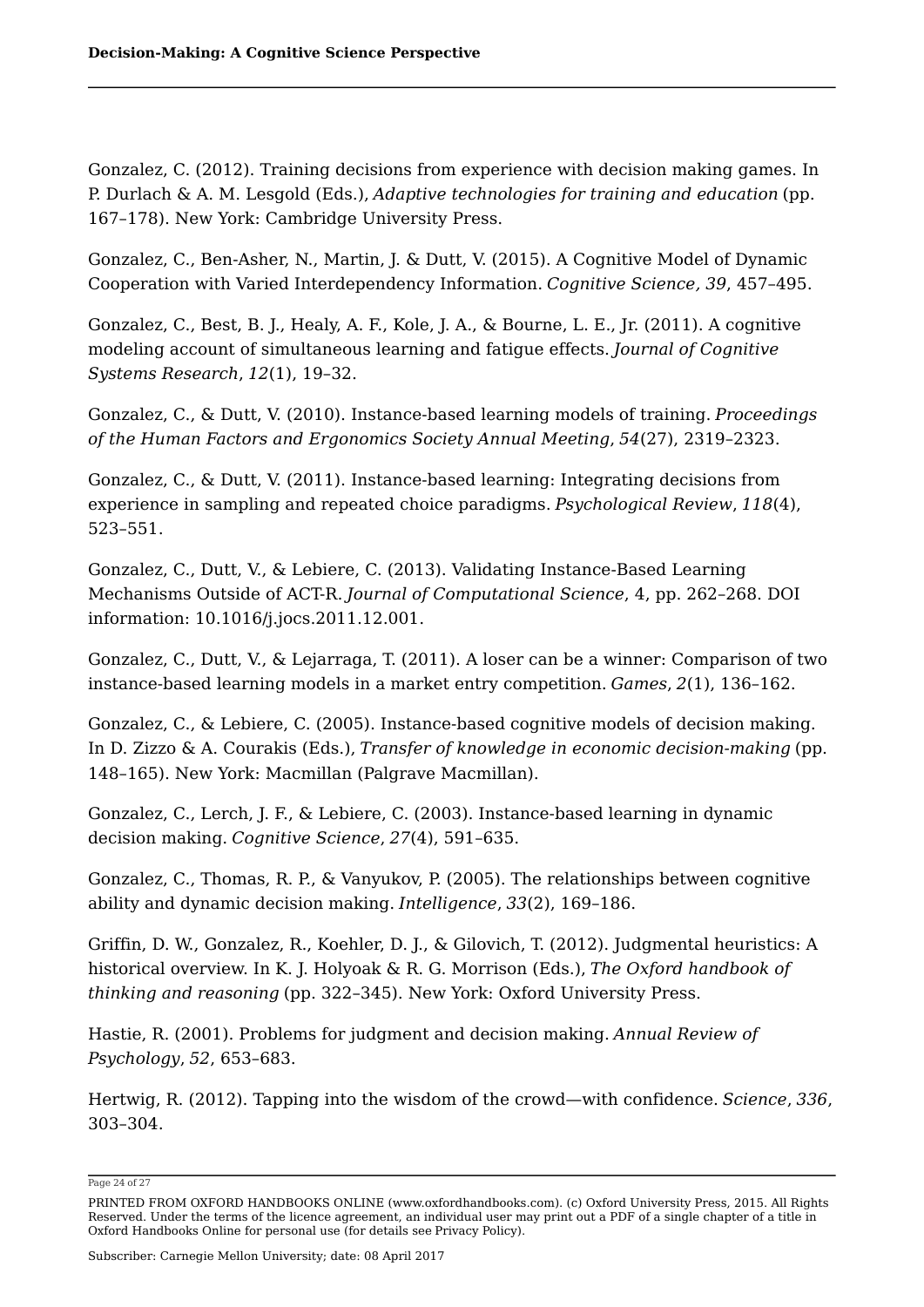Hertwig, R., Barron, G., Weber, E. U., & Erev, I. (2004). Decisions from experience and the effect of rare events in risky choice. *Psychological Science*, *15*(8), 534–539.

Hertwig, R., & Erev, I. (2009). The description-experience gap in risky choice. *Trends in Cognitive Sciences*, *13*(12), 517–523.

Kahneman, D. (2011). *Thinking, fast and slow*. New York: Farrar, Straus and Giroux.

Kahneman, D., & Klein, G. (2009). Conditions for intuitive expertise: A failure to disagree. *American Psychologist*, *64*(6), 515–526.

Kahneman, D., & Tversky, A. (1979). Prospect theory: An analysis of decision under risk. *Econometrica*, *47*(2), 263–291.

Kahneman, D., Slovic, P., & Tversky, A. (1982). *Judgment under uncertainty: Heuristics and biases.* Cambridge: Cambridge University Press.

Kerstholt, J. H., & Raaijmakers, J. G. W. (1997). Decision making in dynamic task environments. In R. Ranyard, W. R. Crozier, & O. Svenson (Eds.), *Decision making: Cognitive models and explanations* (pp. 205–217). London: Routledge.

Klein, G. A. (1998). *Sources of power: How people make decisions*. Cambridge, MA: MIT Press.

Klein, G. A., Orasanu, J., Calderwood, R., & Zsambok, C. E. (Eds.). (1993). *Decision making in action: Models and methods*. Norwood, NJ: Ablex.

Kurtz, K. J., Miao, C., & Gentner, D. (2001). Learning by analogical bootstrapping. *Journal of Learning Sciences*, *10*(4), 417–446.

Laird, J. E., Newell, A., & Rosenbloom, P. S. (1987). SOAR: An architecture for general intelligence. *Artificial Intelligence*, *33*(1), 1–64.

Lebiere, C. (1998). *The dynamics of cognition: An ACT-R model of cognitive arithmetic* (Doctoral dissertation). Retrieved from **http://reports-archive.adm.cs.cmu.edu/**. (Technical Report CMU-CS-98-186)

Lebiere, C., Gonzalez, C., & Martin, M. (2007). Instance-based decision making model of repeated binary choice. In R. L. Lewis, T. A. Polk, & J. E. Laird (Eds.), *Proceedings of the 8th International Conference on Cognitive Modeling* (pp. 67–72). Oxford, UK: Psychology Press.

Lee, W. (1971). *Decision theory and human behavior*. Oxford, UK: John Wiley & Sons.

Page 25 of 27

PRINTED FROM OXFORD HANDBOOKS ONLINE (www.oxfordhandbooks.com). (c) Oxford University Press, 2015. All Rights Reserved. Under the terms of the licence agreement, an individual user may print out a PDF of a single chapter of a title in Oxford Handbooks Online for personal use (for details see Privacy Policy).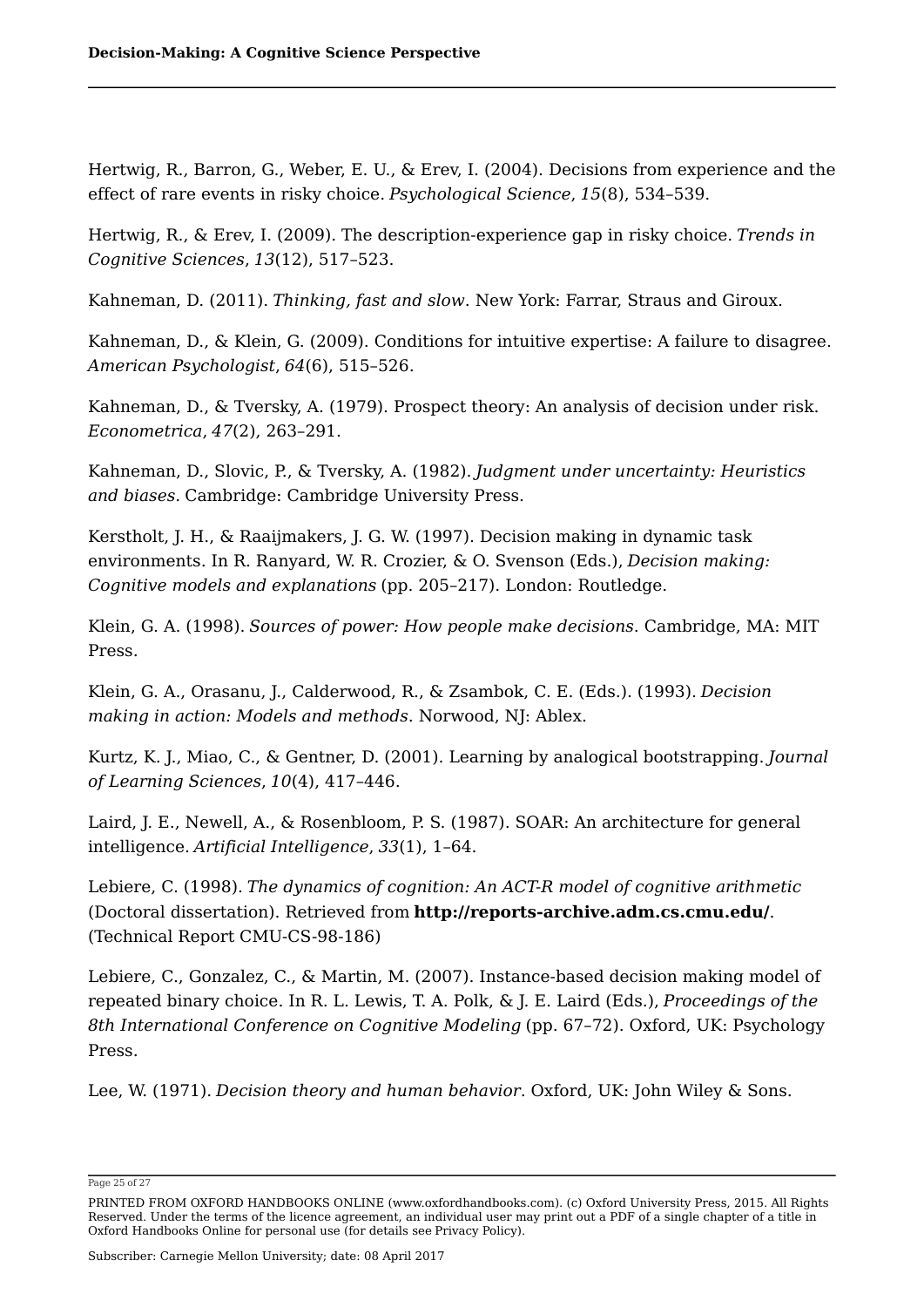Lejarraga, T. (2010). When experience is better than description: Time delays and complexity. *Journal of Behavioral Decision Making*, *23*(1), 100–116.

Lejarraga, T., Dutt, V., & Gonzalez, C. (2012). Instance-based learning: A general model of repeated binary choice. *Journal of Behavioral Decision Making*, *25*(2), 143–153.

Lipshitz, R., Klein, G., Orasanu, J., & Salas, E. (2001). Focus article: Taking stock **(p. 263)** of naturalistic decision making. *Journal of Behavioral Decision Making*, *14*(5), 331–352.

Logan, G. D. (1988). Toward an instance theory of automatization. *Psychological Review*, *95*(4), 492–527.

Martin, M. K., Gonzalez, C., & Lebiere, C. (2004). Learning to make decisions in dynamic environments: ACT-R plays the beer game. In M. C. Lovett, C. D. Schunn, C. Lebiere, & P. Munro (Eds.), *Proceedings of the Sixth International Conference on Cognitive Modeling* (Vol. 420, pp. 178–183). Pittsburgh, PA: Lawrence Erlbaum.

Medin, D. L., Goldstone, R. L., & Markman, A. B. (1995). Comparison and choice: Relations between similarity processing and decision processing. *Psychonomic Bulletin and Review*, *2*(1), 1–19.

Paich, M., & Sterman, J. D. (1993). Boom, bust and failures to learn in experimental markets. *Management Science*, *39*(12), 1439–1458.

Payne, J. W., Bettman, J. R., & Johnson, E. J. (1993). *The adaptive decision maker*. New York: Cambridge University Press.

Pew, R. W., & Baron, S. (1978). The components of an information processing theory of skilled performance based on optimal control perspective. In G. E. Stelmach (Ed.), *Information processing in motor control and learning* (pp. 71–78). New York: Academic Press.

Pew, R. W., & Mavor, A. S. (1998). *Modeling human and organizational behavior*. Washington, DC: National City Press.

Rapoport, A., & Chammah, A. M. (1965). *Prisoner's dilemma: A study in conflict and cooperation*. Ann Arbor: University of Michigan Press.

Rapoport, A., & Mowshowitz, A. (1966). Experimental studies of stochastic models for the Prisoner's dilemma. *System Research and Behavioral Science*, *11*(6), 444–458.

Reitter, D., & Lebiere, C. (2012). Social cognition: Memory decay and adaptive information filtering for robust information maintenance. In *Proceedings of the Twenty-Sixth Conference on Artificial Intelligence* (pp. 242–248). Toronto, Canada: AAAI.

Page 26 of 27

PRINTED FROM OXFORD HANDBOOKS ONLINE (www.oxfordhandbooks.com). (c) Oxford University Press, 2015. All Rights Reserved. Under the terms of the licence agreement, an individual user may print out a PDF of a single chapter of a title in Oxford Handbooks Online for personal use (for details see Privacy Policy).